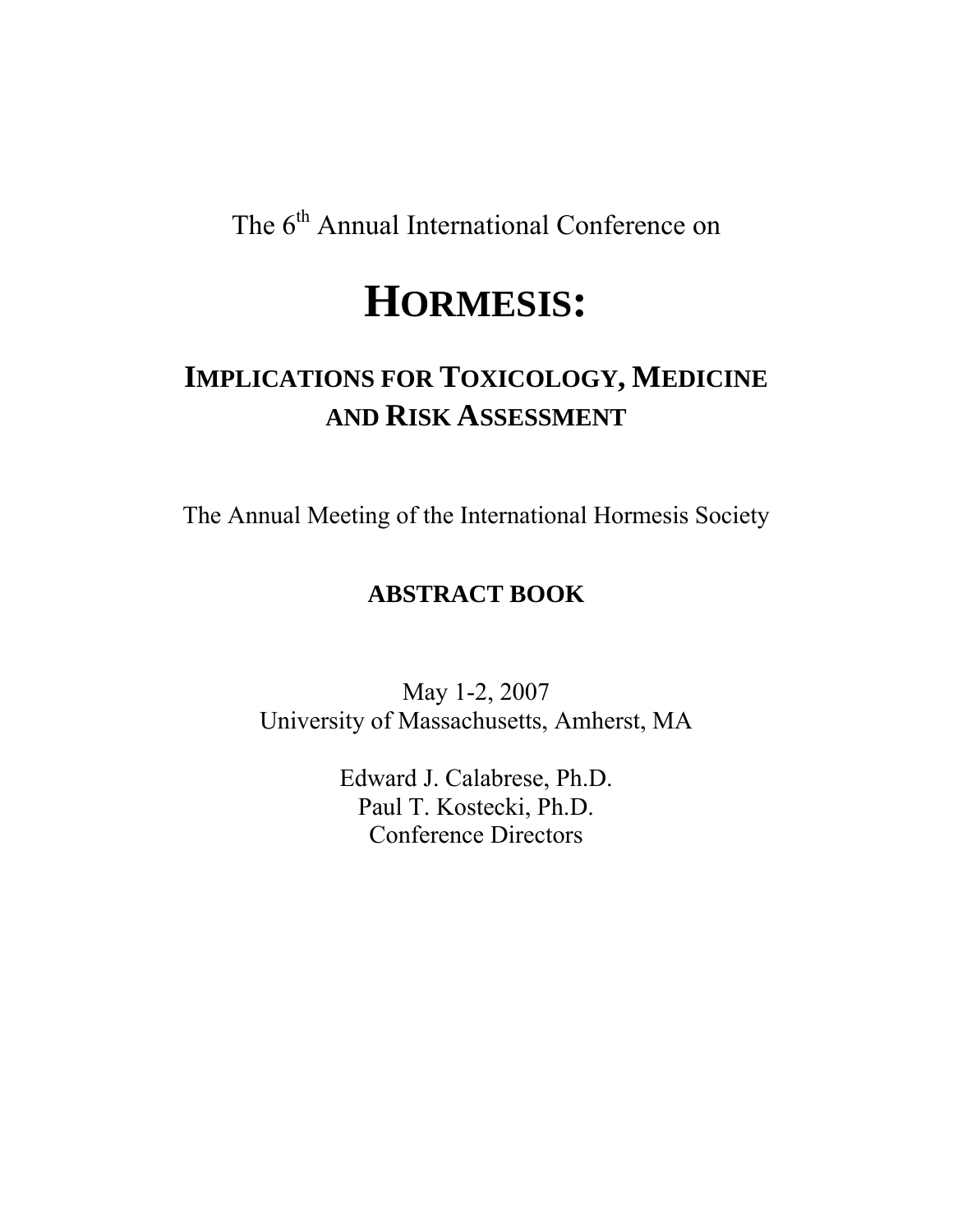# Table of Contents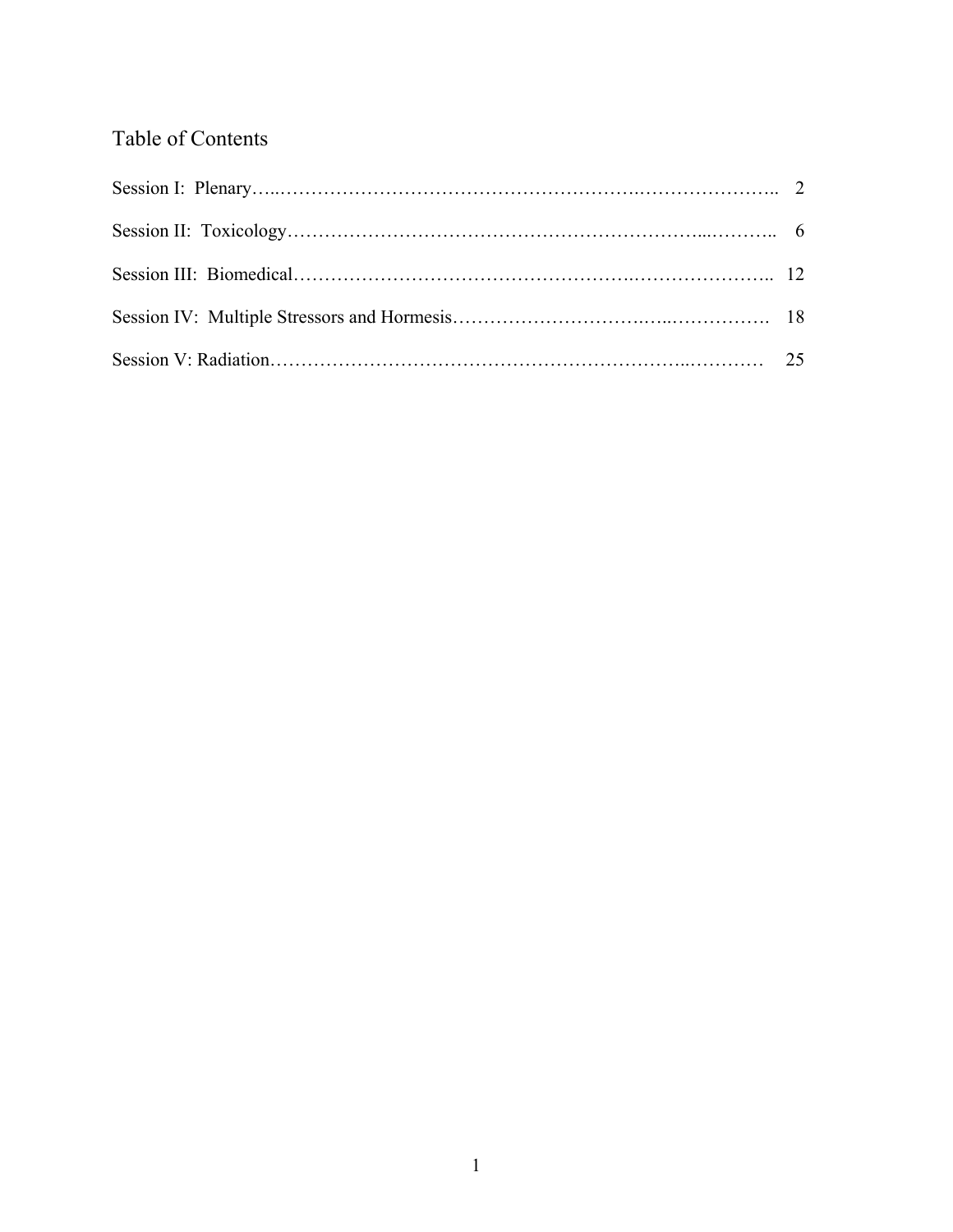# **PLENARY SESSION**

# **MECHANISMS OF ACTION AND THERAPEUTIC POTENTIAL OF NEUROHORMETIC PHYTOCHEMICALS**

*Mark Mattson, National Institute on Aging Intramural Research Program, Baltimore, MD* 

**HOMEOSTASIS: THE YIN AND YANG OF AUTOIMMUNITY** *Michal Schwartz, The Weizmann Institute of Science, Rehovot, Israel* 

**HOW LOW IS LOW ENOUGH? ROLE OF SCIENCE, POLICY AND PUBLIC OPINION** *Roger O. McClellan, Advisor, Toxicology and Human Health Risk Analysis, Albuquerque, MN*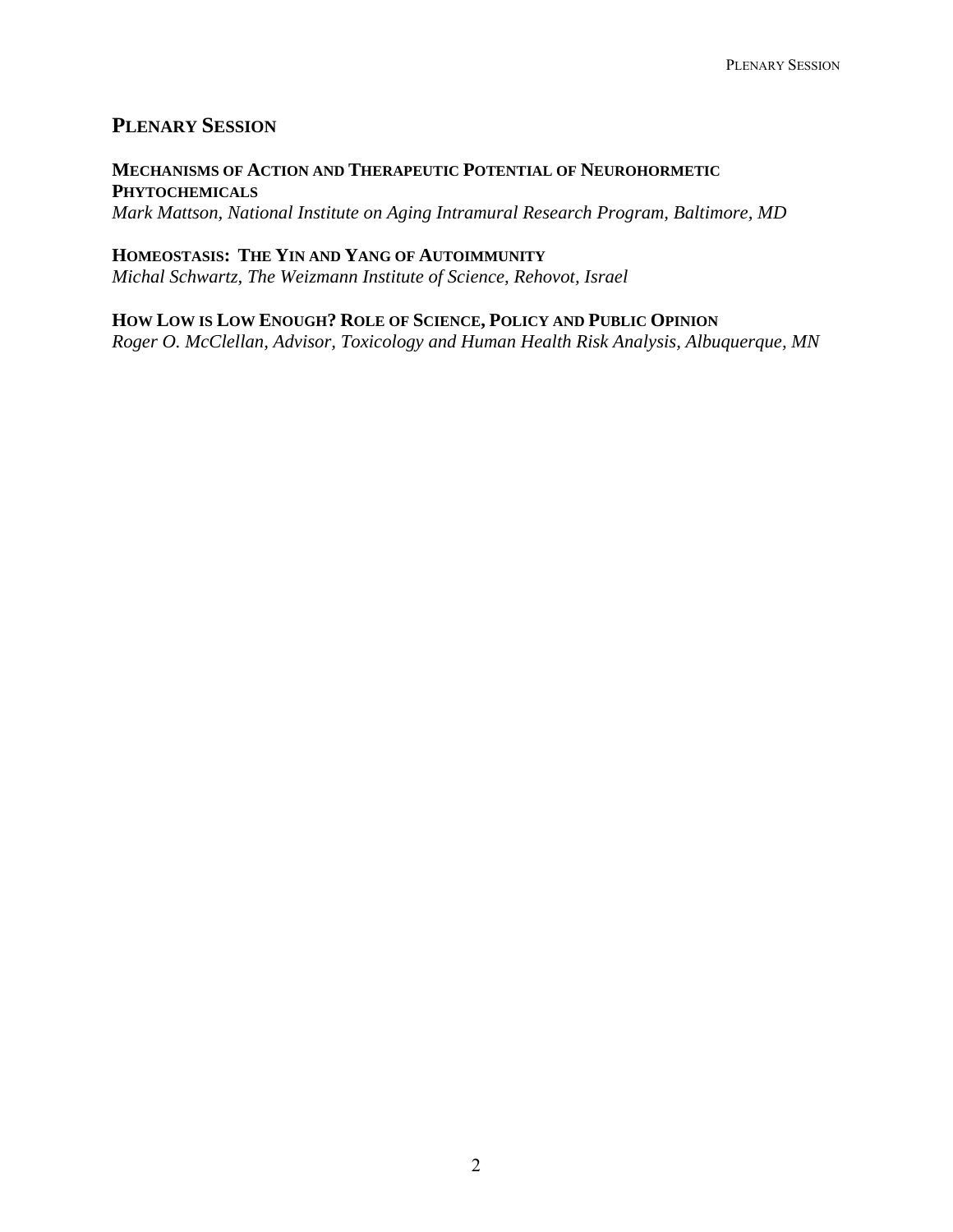#### **MECHANISMS OF ACTION AND THERAPEUTIC POTENTIAL OF NEUROHORMETIC PHYTOCHEMICALS**

#### *Mark. P. Mattson, Laboratory of Neurosciences, National Institute on Aging Intramural Research Program, Baltimore, MD 21224, Tel: 410-558-8463, Fax: 410-558-8465, Email: mattsonm@grc.nia.nih.gov*

 Phytochemicals present in vegetables and fruits are believed to reduce the risk of several major diseases including cardiovascular disease, cancers and neurodegenerative disorders. Although antioxidant properties have been suggested as the basis of health benefits of phytochemicals, emerging findings suggest a quite different mechanism of action. Many phytochemicals normally function as toxins that protect the plants against insects and other damaging organisms. However, at the relatively low doses consumed by humans and other mammals these same "toxic" phytochemicals activate adaptive cellular stress response pathways that can protect the cells against a variety of adverse conditions. Recent findings have elucidated hormetic mechanisms of action of phytochemicals (e.g., resveratrol, curcumin, sulforaphanes and catechins) on neurons using cell culture and animal models. Such neurohormesis pathways include those involving kinases normally activated by growth factors, the transcription factor Nrf-2 which activates genes controlled by the antioxidant response element, NF-κB, and histone deacetylases of the sirtuin family. The latter signaling proteins stimulate the production of antioxidant enzymes, protein chaperones, neurotrophic factors and other cytoprotective proteins. In several cases neurohormetic phytochemicals have been shown to suppress the disease process in animal models relevant to neurodegenerative disorders such as Alzheimer's and Parkinson's diseases and stroke. We are currently screening a panel of biopesticides in order to establish hormetic doses, neuroprotective efficacy, mechanisms of action and therapeutic potential as dietary supplements.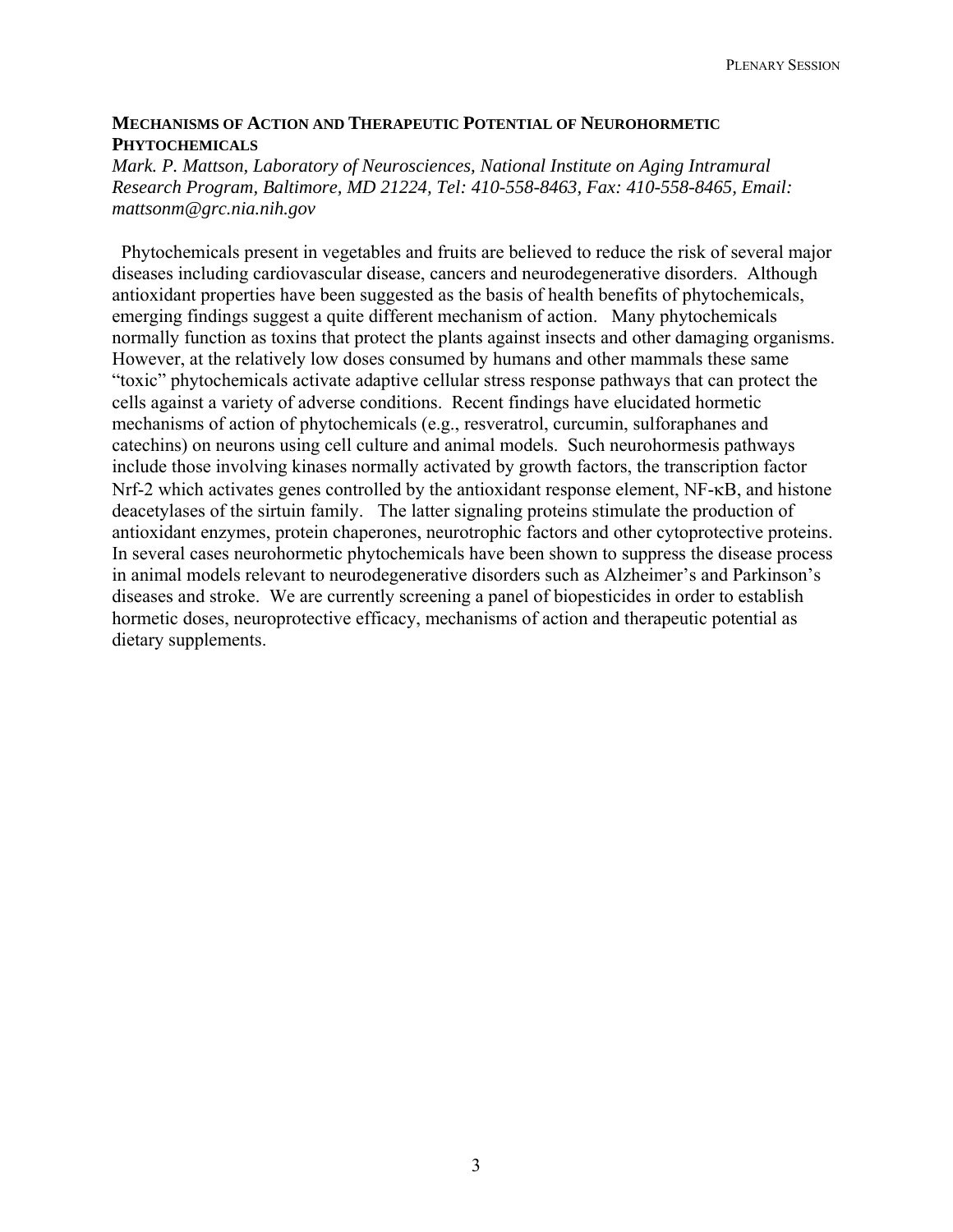#### **HOMEOSTASIS: THE YIN AND YANG OF AUTOIMMUNITY**

*Michal Schwartz, Weizmann Institute of Science, POB 26, Rehovot, Israel 97100 Tel: 972-8-9342467, Fax: 972-8-934601, Email: Michal.Schwartz@weizmann.ac.il* 

Much of what we know in biology and medicine comes from our study of pathological conditions. Given that natural compounds and processes are often studied in the context of diseases, many of them are best known for their unfavorable aspects. It can take many years before empirical findings, often through serendipity, lead us to realize that our negative perceptions are only part of the story. In almost all cases there is a balance, so that too much can be as bad as too little, and the optimal situation is one of homeostasis.

The perception of autoimmunity is a case in point. Autoimmunity in general, and autoimmune T cells in particular, were almost universally viewed as by-products of developmental failure, to be alleviated all together in the process of autoimmunity. Over the years researchers have sought reasons for the observed existence of autoimmunity in healthy individuals. Our group discovered that 'autoimmune' T cells recognizing specific CNS proteins (such as myelin basic protein or some of its peptides) represent the body's mechanism of defense and protection against the effects of certain physiological compounds which, under pathological conditions, are produced in harmful overabundance. Most interestingly, while attempting to reveal the underlying mechanism of such 'autoimmune' action we discovered that autoimmunity is the body's system of maintenance, at least in the CNS, and that it promotes and controls plasticity, adult neurogenesis, and cognition. If that discovery represents the yin of autoimmunity, the yang can be perceived as the phenomenon of autoimmune disease, which develops only when the autoimmune system escapes its own mechanisms of control, but in the absence of autoimmunity impairment in the CNS takes place as well. Thus, autoimmunity represents a system of homeostasis in which normal physiology is maintained unless the balance becomes disrupted by malfunction.

Relevant key references

1. Moalem G, Leibowitz-Amit R, Yoles E, Mor F, Cohen IR, Schwartz M (1999) Autoimmune T cells protect neurons from secondary degeneration after central nervous system axotomy. Nat Med 5:49-55

2. Ziv Y, Ron N, Butovsky O, Landa G, Sudai E, Greenberg N, Cohen H, Kipnis J, Schwartz M (2006) Immune cells contribute to the maintenance of neurogenesis and spatial learning abilities in adulthood. Nat Neurosci 9:268-275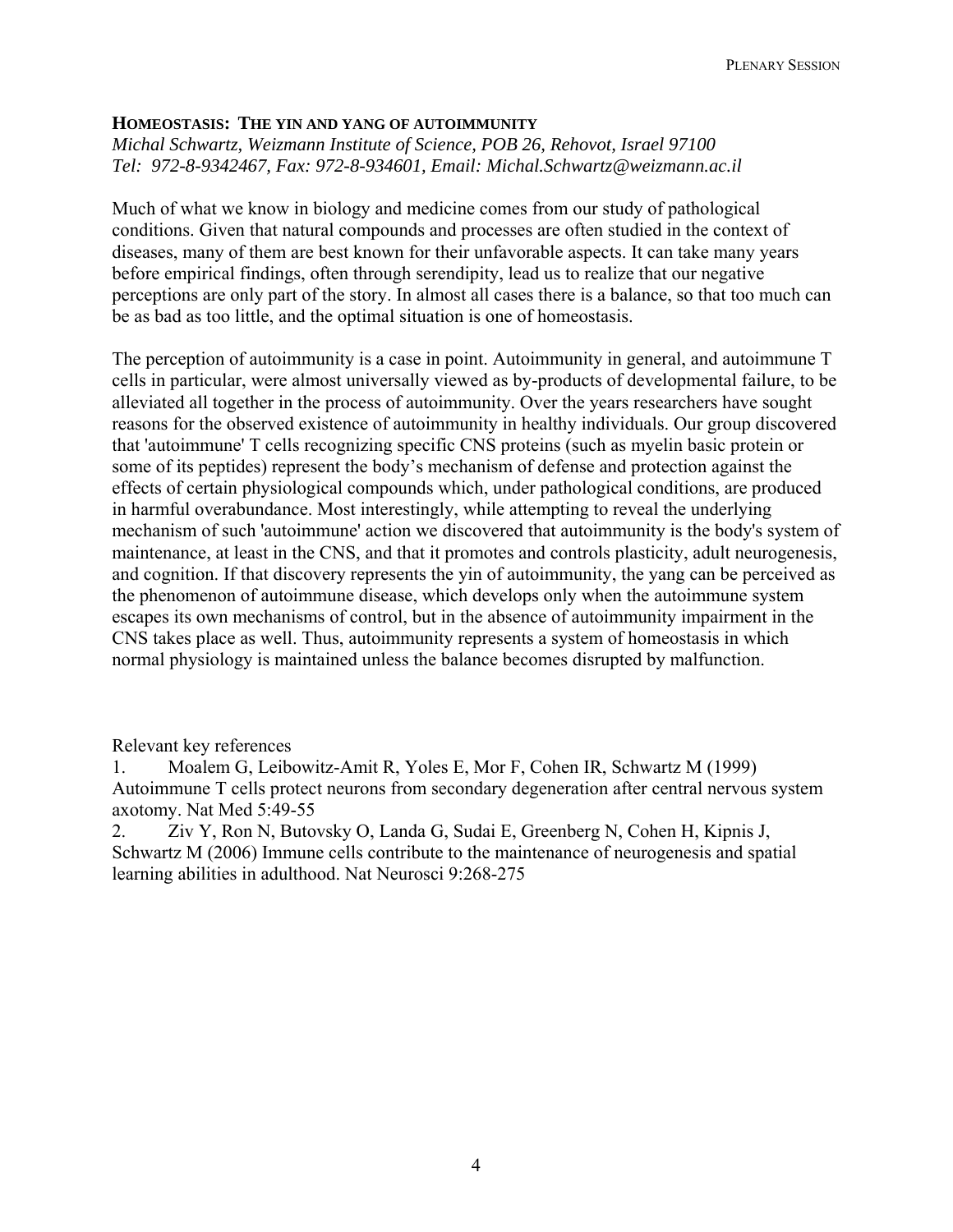#### **HOW LOW IS LOW ENOUGH? ROLE OF SCIENCE, POLICY AND PUBLIC OPINION**

*Roger O. McClellan, Advisor, Toxicology and Risk Analysis, 13701 Quaking Aspen Place NE, Albuquerque, NM 87111, Tel: 505-296-7083; Fax: 505-296-9573; Email: [roger.o.mcclellan@att.net](mailto:roger.o.mcclellan@att.net)*

During the last half of the 20<sup>th</sup> Century, statutes were passed directing federal agencies to take on the primary role of improving air, water, food, pharmaceuticals, consumer products and, in general, the environment in which people live, work and play. In a simplistic sense, the dominant theme was there are things that are bad for people and the environment and they need to be eliminated or, alternatively, reduced to levels that protect public health. Against this categorical approach that some things are good and others are bad for people, it has been recognized that some things such as vitamins and essential elements are good, even essential, for people's health at low and moderate levels of intake while they may be harmful at higher levels of intake. Two central questions that must be addressed in implementing the plethora of statutes that are intended to protect public health are (a) What should be regulated? and (b) How low is low enough to protect public health? Increasingly, some individuals, and especially scientists, have argued that science can provide the answers. Some scientists go even further – provide more funding for research and scientists will provide even "better answers." Is this premise true? A few individuals have argued that decisions on "how low is low enough?" inevitably involve policy choices that requires scientific information to be considered in a policy context. This raises questions as to who sets the policy. To what extent does public opinion influence decisions on how low is low enough? This presentation will address these issues by reviewing a series of activities the author participated in starting in the 1960s with decisions on safety of nuclear power reactors and space nuclear systems to the 2006 decision on National Ambient Air Quality Standards for Particulate Matter.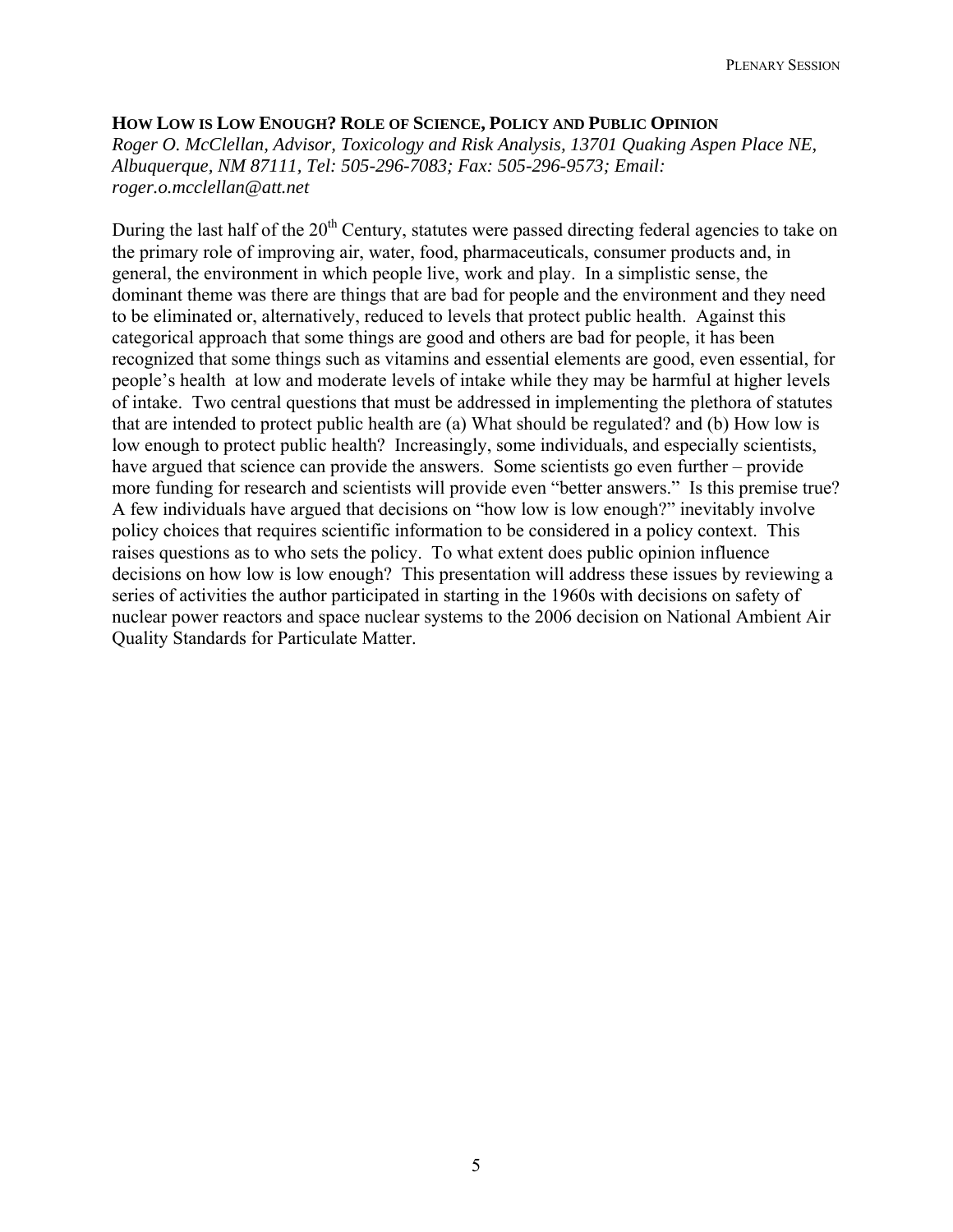# **TOXICOLOGY SESSION**

#### **ACTIVATION OF ADAPTIVE CELLULAR NETWORKS AND HORMETIC DOSE RESPONSES RELATIONSHIPS**

*Mel Andersen, CIIT Centers for Health Research, Research Triangle Park, NC Harvey J. Clewell, CIIT Centers for Health Research, Research Triangle Park, NC Annie M. Jarabek, National Health and Environmental Effects Research Laboratory, US EPA, Research Triangle Park, NC Qiang Zhang, CIIT Centers for Health Research, Research Triangle Park, NC Jingbo Pi, CIIT Centers for Health Research, Research Triangle Park, NC* 

#### **HORMESIS WITH DRUG-INDUCED CYTOTOXICITY**

*Peter J. O'Brien, University College Dublin, Belfield, Dublin 4, Ireland* 

## **NON-MONOTONIC DOSE-TOXICITY EFFECTS AND BEHAVIORAL FUNCTION: LOW-DOSE IMPAIRMENTS FROM DEVELOPMENTAL PESTICIDE EXPOSURE**

*Edward D. Levin, Ph.D., Duke University Medical Center, Durham, NC* 

#### **HORMESIS WITH HERBICIDES: GLYPHOSATE AS A CASE STUDY**

*Stephen O. Duke, USDA, ARS, Natural Products Utilization Research, University, MS Joanna Bajsa, USDA, ARS, Natural Products Utilization Research, University, MS Scott R. Baerson, USDA, ARS, Natural Products Utilization Research, University, MS Nina Cedergreen, University of Copenhangen, Tåstrup, Denmark Edivaldo D. Velini, University of São Paulo State, Botucatu, Brazil* 

#### **BIOLOGICAL PROPERTIES IN GENES FOR LOW-DOSE REGULATION OF THE EMBRYONIC TRANSCRIPTOME**

*Thomas B. Knudsen, University of Louisville, Louisville, KY Amar V. Singh, University of Louisville, Louisville KY*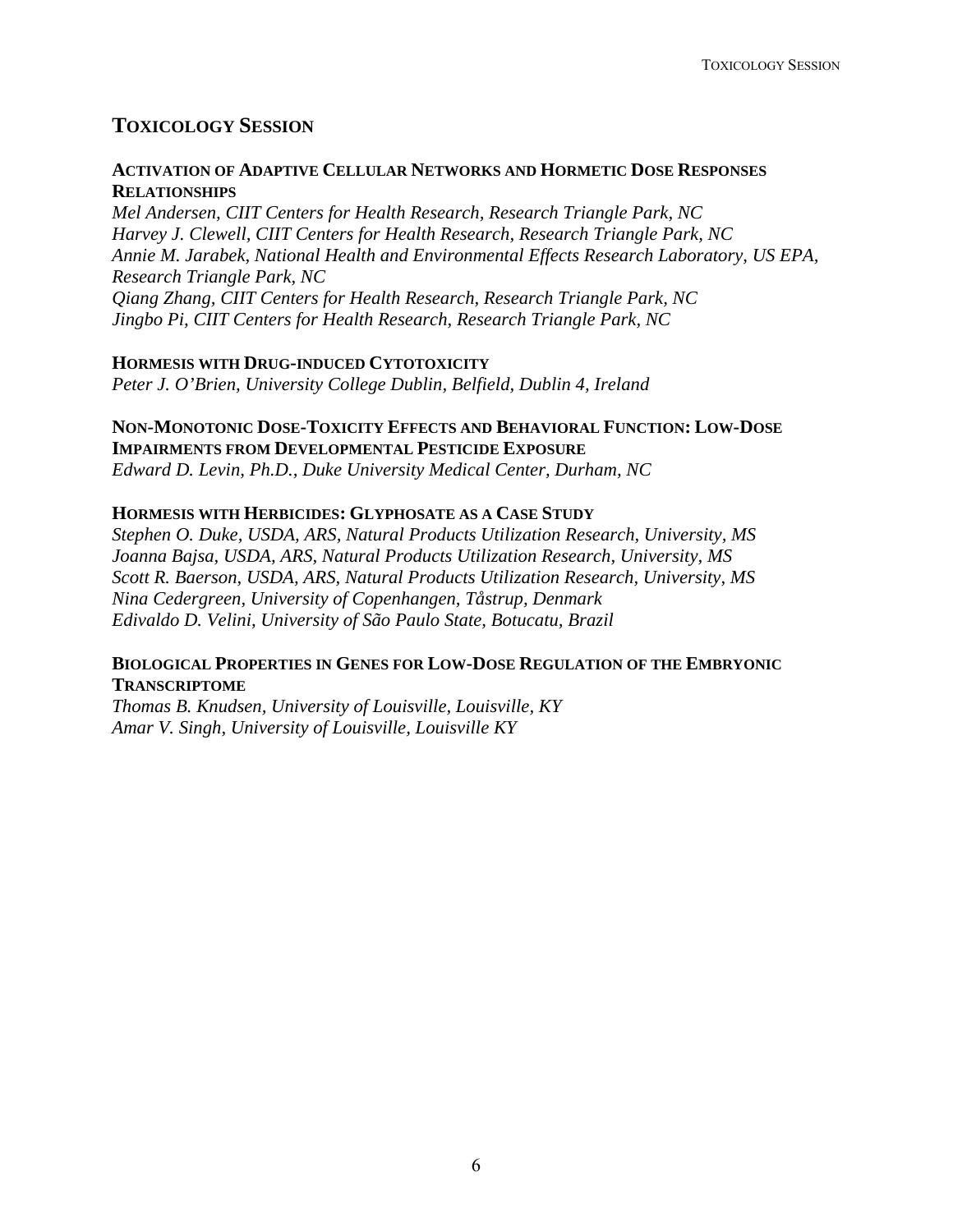#### **ACTIVATION OF ADAPTIVE CELLULAR NETWORKS AND HORMETIC DOSE RESPONSES RELATIONSHIPS**

*Melvin E. Andersen, CIIT Centers for Health Research, Six Davis Drive, Research Triangle Park, NC 27709-2137, Tel: 919-558-1205, Fax: 919-558-1300, Email: [MAndersen@ciit.org](mailto:MAndersen@ciit.org) Harvey J. Clewell, CIIT Centers for Human Health Assessment, Six Davis Drive, Research Triangle Park, NC 27709-2137, Tel: 919-558-1211, Fax: 919-558-1300, Email: [HClewell@ciit.org](mailto:HClewell@ciit.org)*

*Annie M. Jarabek, National Health and Environmental Effects Research Laboratory, US EPA, Research Triangle Park, NC, 27711, Tel: 919-541-4847, Fax: 919-541-0026, Email: [Jarabek.Annie@epa.gov](mailto:Jarabek.Annie@epa.gov)*

*Qiang Zhang, CIIT Centers for Health Research, Six Davis Drive, Research Triangle Park, NC 27709-2137, Tel: 919-558-1337, Fax: 919-558-1300, Email: [QZhang@ciit.org](mailto:QZhang@ciit.org) Jingbo Pi, CIIT Centers for Health Research, Six Davis Drive, Research Triangle Park, NC, 27709-2137, Tel: 919-558-1395, Fax: 919-558-1300, Email: [JPi@ciit.org](mailto:JPi@ciit.org)*

Hormetic dose response curves occur for many endpoints associated with exposures of cells to chemical stressors *in vitro*. To date, there is less evidence for U-shaped dose response curves for toxicity endpoints that serve as the basis for establishing exposure standards in intact organisms. Lacking this direct evidence and absent any clear generalized biological mechanism for hormesis, risk assessments use threshold or low dose linear risk models. We are examining a generic biological hypothesis for hormesis: these cell-based U-shaped responses derive from common processes involved in activation of adaptive responses required to protect cells from stressful environments. These adaptive pathways extend the range of cellular homeostasis and are protective against ultimate organ system toxicity. Activation of stress responses carries a significant energetic cost to the cell, leading to decreases of a variety of basal cellular functions in stressed cells, such as proliferation and apoptosis, compared to the unstressed condition. This trade off of resources between the unstressed system and the adapted system leads to U-shaped dose response curves for precursor endpoints. We are examining this general hypothesis using a combination of cellular studies, (both in vitro and in vivo) with genomic analysis of response pathways and with computational modeling of activation of control networks by oxidative stressors, such as chlorine, and by more generic cellular stressors, such as formaldehyde. This paper outlines our progress in examining the hypothesis that activation of adaptive networks serves as a common biological mechanism for U-shaped dose response relationships and should more directly influence risk assessment. Four discrete tissue states are expected as a function of concentration and duration. These tissue states include normal function, compensatory adaptation in moderate oxidative stress, inflammation, and overt toxicity in the presence of overwhelming concentration or significant duration of stressors. These transitions can be used to refine default risk assessment practices that do not currently accommodate consideration of adaptive responses. (This abstract does not reflect Agency policy).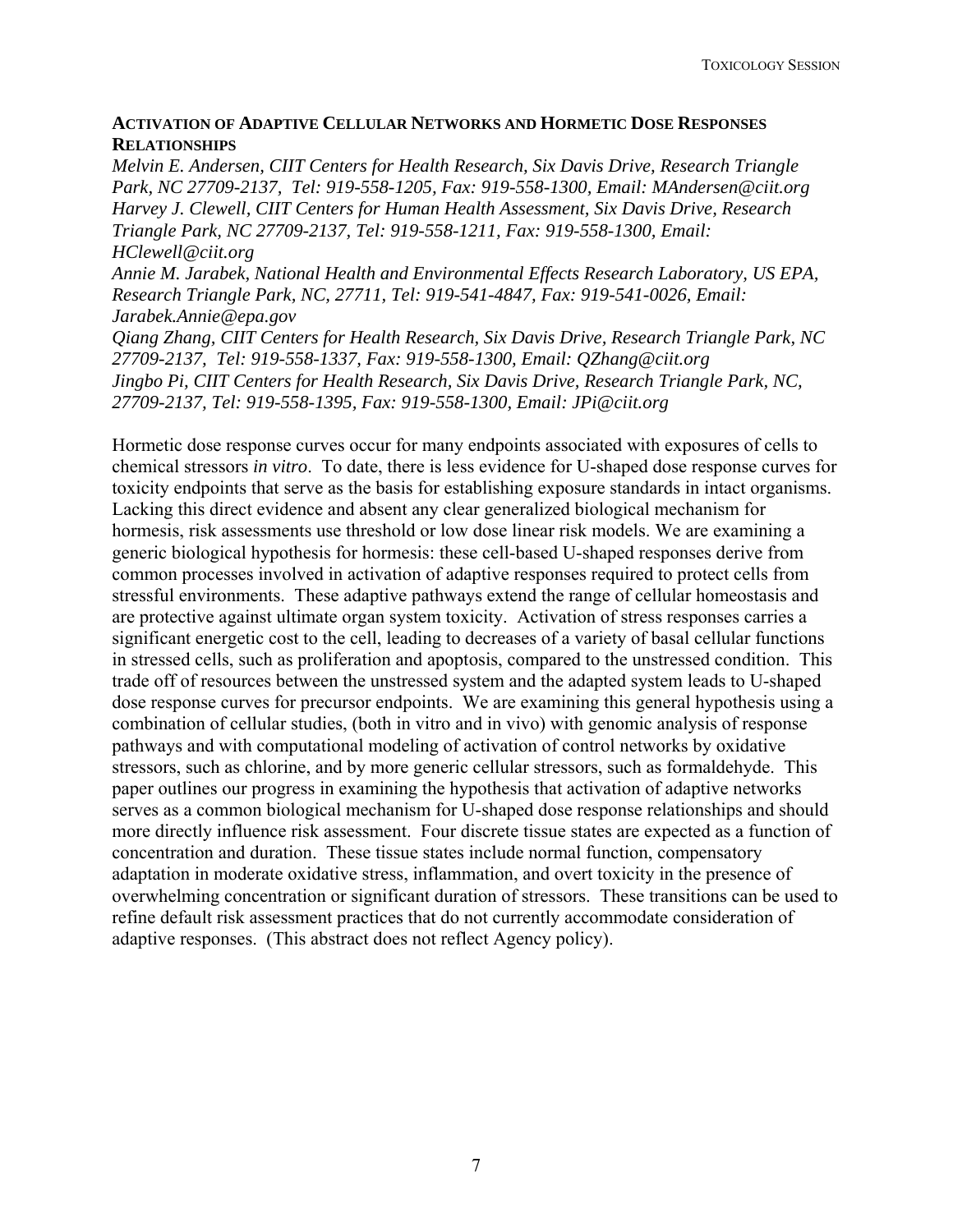#### **HORMESIS WITH DRUG-INDUCED CYTOTOXICITY**

*Peter J. O'Brien, Veterinary Sciences Center, University College Dublin, Belfield, Dublin 4, Ireland* 

Characteristic biphasic responses of cells to exposure to sublethal concentrations of cytotoxic drugs and chemicals. was incidentally noted for approximately half of 200 toxic drugs that were being evaluated for their effects on cell proliferation, nuclear area, and mitochondria. Studies of specific compounds such as acetaminophen, cerivastatin, diquat, fenofibrate, and zidovudine demonstrated that hormesis occurred with a wide range of parameters, including mitochondrial activity, mass, and membrane potential, with cell number, Ca-ATPase activity, and ionised intracellular calcium concentration. Various antioxidant system activities were also up-regulated prior to degenerative effects being noted, including glutathione (GSH), glucose-6-phosphate dehydrogenase (G6PD), glutathione reductase, catalase and superoxide dismutase. The early enhancement was more prominent after incubation of cells for 3 days than for 1 day. Cells have an inherent plasticity that enables them to change specific gene expression, biochemical and functional activities when exposed to adverse conditions. Positive responses to cytotoxic drugs were consistent with specific compensatory, protective adaptations that precede the progressive decompensatory reduction in cellular activities that occur as the cells are overwhelmed by the stressor. The specificity of the adapation was especially evident from drugs and chemicals whose mechanism of toxicity was well elucidated. For example the GSH-depleter acetaminophen, characteristically increased GSH and G6PD whereas production of reactive oxygen species by diquat upregulated catalase. Oxidative stress was also associated with mitochondrial proliferation. For determination of concentrations causing half-maximal inhibitory effects (IC50), the dose-response equation needed to be modified to model the hormetic response and fit the data. The low dose enhancement resulted in an apparent right-shift of the dose-response curve and increased IC50 concentration. Low-dose enhancement provided an early biomarker for detection of cytotoxic drugs at sublethal concentrations.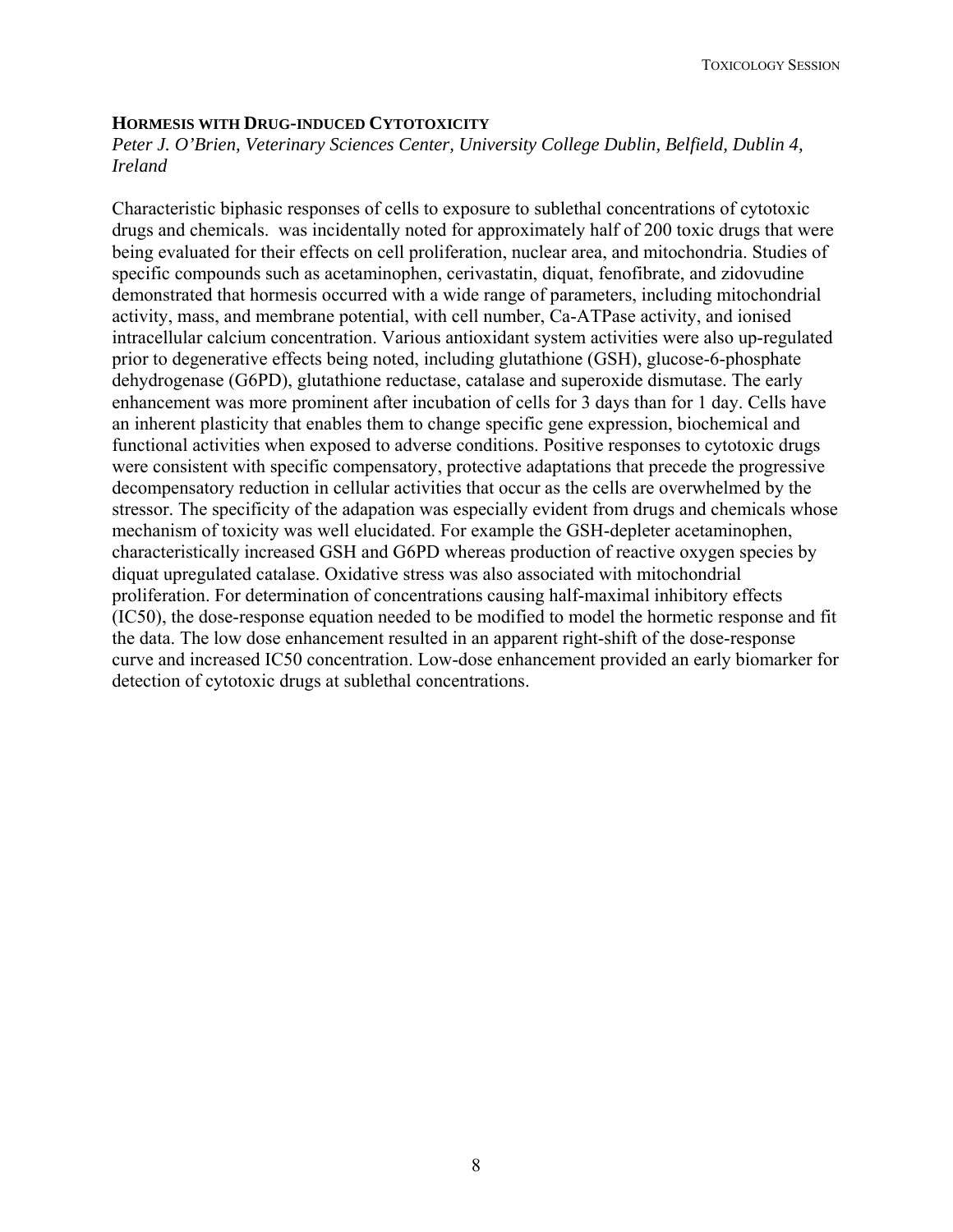#### **NON-MONOTONIC DOSE-TOXICITY EFFECTS AND BEHAVIORAL FUNCTION: LOW-DOSE IMPAIRMENTS FROM DEVELOPMENTAL PESTICIDE EXPOSURE**

*Edward D. Levin, Ph.D., Duke University Medical Center, Dept of Integrated Toxicology, 341 Bell Building, PO Box 3412, Durham, NC 27710, Tel: 919-681-6273, Fax: 919-681-3416, Email: edlevin@duke.edu* 

Non-monotonic dose-effect functions may often be seen in toxicology because multiple mechanisms of effect seen at different chemical doses involving a variety of actions on the organism and reactions of the organism to those effects are plotted on a two dimensional graph. The complexity of actions and reactions are certainly evident with toxicant effects on behavioral function. In a series of studies with developmental organophosphate pesticide exposure, we have found that in some cases lower dose exposure causes significantly impaired choice accuracy in the radial-arm maze whereas higher dose exposure does not. This type of result supports the contention that when lowering doses, biological effect does not end when reductions in dose levels reaches zero functional effect for the first time. Any chemical has multiple mechanisms of action; some actions may contravene the effects of others. In the case of organophosphate pesticides, doses slightly above the threshold for appreciable acetylcholinesterase inhibition have been seen to have less adverse behavioral effect than lower doses, which do not appreciably inhibit acetylcholinesterase. Organophosphate pesticides like all chemicals have multiple mechanisms of action including those apart from acetylcholinesterase inhibition. The unmasking of adverse effects at low doses brings into question the safety of assuming there are no adverse biological effects in the dose range lower than that at which no effect is initially seen when lowering doses. Just as there may be beneficial hormetic function effects of chemicals at low doses below the initial no discernable effect threshold, there may be adverse effects in this low dose range as the confluence of multiple effects changes. To improve safety, this low dose range must be thoroughly characterized, particularly given this is the dose range to which the greatest number of us are exposed.

(Supported by the Duke University Superfund Basic Research Center ES010356.)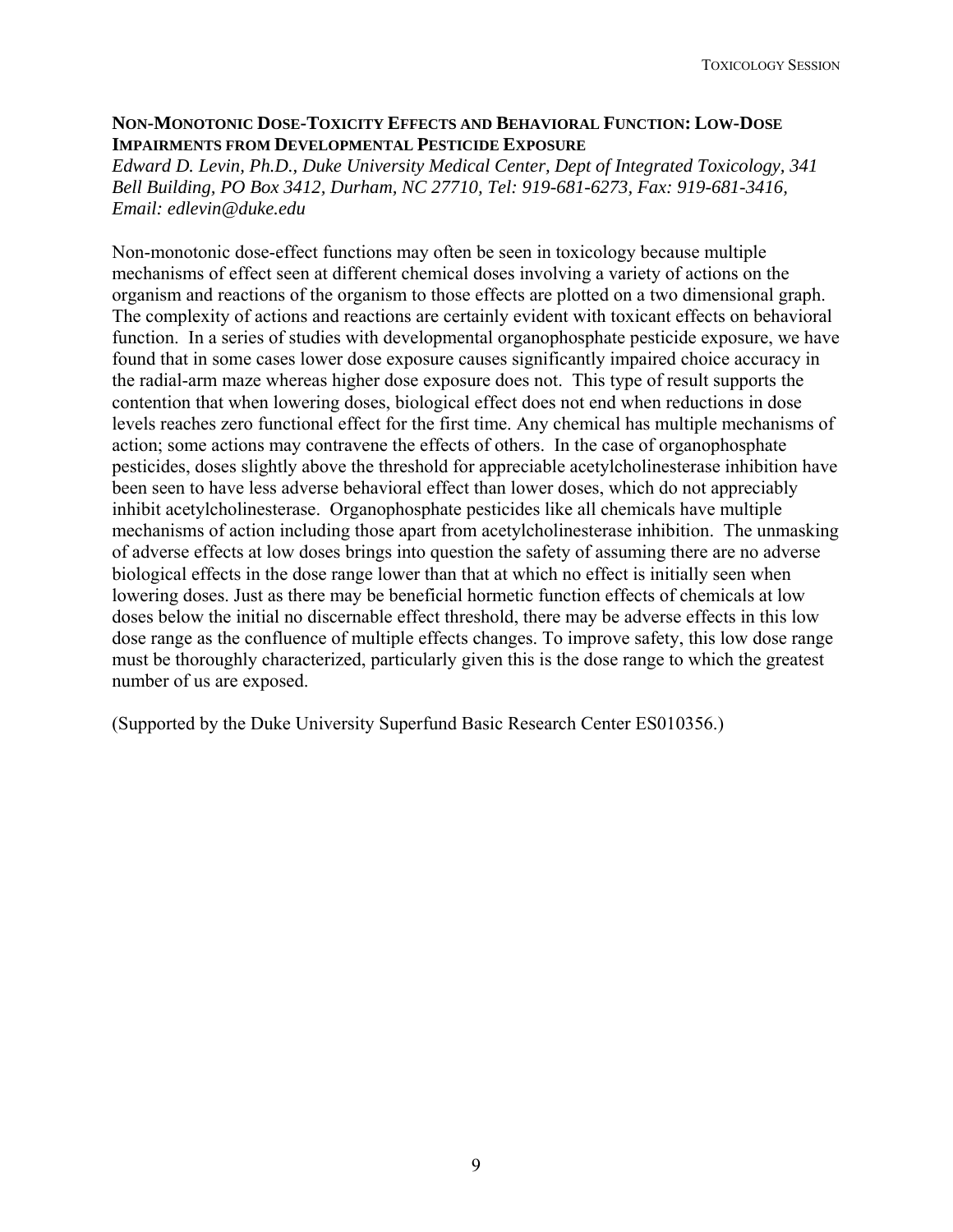#### **HORMESIS WITH HERBICIDES: GLYPHOSATE AS A CASE STUDY**

*Stephen O. Duke, Joanna Bajsa, and Scott R. Baerson, USDA, ARS, Natural Products Utilization Research, Rm. 1012, Cochran Center, School of Pharmacy, University, MS 38677, Tel: 662-915- 1036, Fax: 662-915-1035, Email: sduke@olemiss.edu, jbajsa@olemiss.edu, and sbaerson@olemiss.edu* 

*Nina Cedergreen, University of Copenhangen, Department of Agricultural Sciences, Højbakkegård Allé 13, 2630 Tåstrup, Denmark, Tel: +45 35 28 33 97, Fax: +45 35 28 75, Email: Nina.Cedergreen@agsci.kvl.dk* 

*Edivaldo D. Velini, Department of Plant Production / Laboratory of Weed Science, University of São Paulo State / Faculty of Agriculture of Botucatu, Experimental Farm Lageado, 18603-970 Botucatu - SP, Brazil, Tel.: 55-14-3882-6300 Fax: 55-14-3882-7373, Email:velini@uol.com.br*

In carefully conducted dose-response studies, hormesis, in terms of growth stimulation, is commonly observed with most herbicide classes and phytotoxins on at least some susceptible plant species. Perhaps the most consistent and pronounced case of hormesis with a phytotoxin is that with the synthetic herbicide glyphosate (*N*-phosphonomethyl glycine). World wide, glyphosate is the most important herbicide and its use continues to increase with the adoption of transgenic, glyphosate-resistant crops. Almost 90% of all transgenic crops grown are glyphosate resistant, and the adoption of these crops continues to increase at a rapid pace. Thus, the opportunity for effects of low doses of this herbicide on non-target plants is great. The environmental toxicology implications of this are unknown, but understanding the mechanism of the hormetic effect may clarify whether there is any significant risk. We and others have found hormetic effects of ultra low doses of glyphosate on a large number of higher plant species. The effects are generally more pronounced in species with more lignification, such as eucalyptus and coffee, but we do not know the mechanism of this hormesis. Glyphosate acts by inhibition of the shikimate pathway at the 5-enolpyruvyl-shikimate-3-phosphate synthase (EPSPS) step. This causes reductions in aromatic amino acid pools and all of the many secondary compounds arising from them, such as lignin, flavonoids, certain plant hormones, and simple phenolic acids. Although low doses of glyphosate cause hormesis in soybean, no hormesis was seen in soybeans with a transgenes encoding a glyphosate-resistant form or EPSPS. Thus, the hormetic effect appears to be due to a low level of blockage of the shikimate pathway. Results of molecular and biochemical experiments to determine the mechanism of hormetic responses to glyphosate will be reported.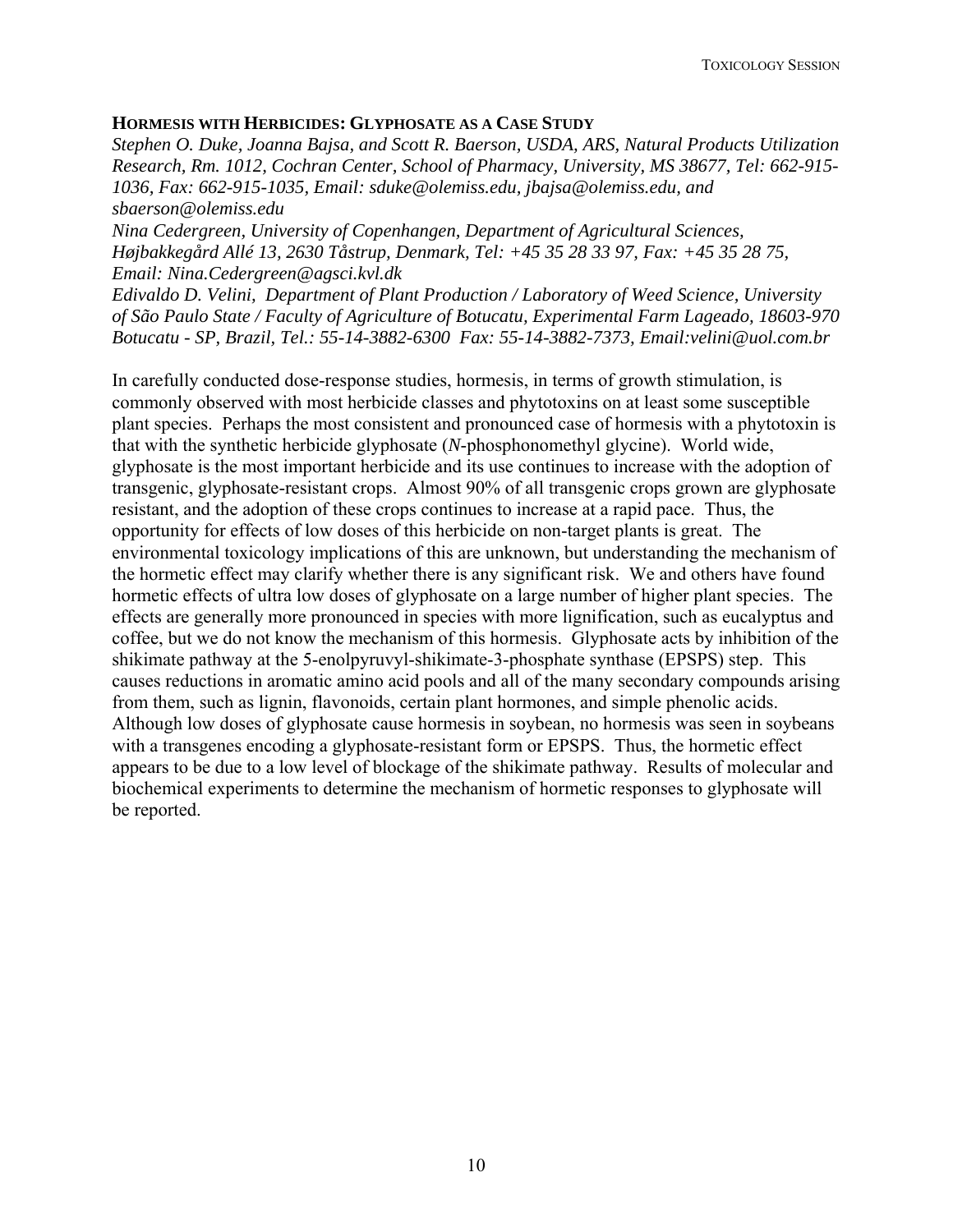#### **BIOLOGICAL PROPERTIES IN GENES FOR LOW-DOSE REGULATION OF THE EMBRYONIC TRANSCRIPTOME**

*Thomas B. Knudsen, University of Louisville, Birth Defects Center, 501 S Preston St., Louisville, KY 40202, Email: [Thomas.Knudsen@Louisville.edu](mailto:Thomas.Knudsen@Louisville.edu)* 

*Amar V. Singh, University of Louisville, Birth Defects Center, 501 S Preston St., Louisville KY 40202, Email: [Amar.Singh@Louisville.edu](mailto:Amar.Singh@Louisville.edu)*

Microarray profiling provides a surfeit of genome-wide information that can be applied to the evaluation and assessment of chemical effects. By data-mining groups of genes that respond harmoniously under well-defined experimental conditions, we can hope to gain insight into the nature of the biological responses that determine susceptibility or resistance to environmental agents. The extent to which this technology can be used to characterize the 'hormetic response' is an open question. Our research has focused on early mouse embryos; specifically, the definition of rules to link the genomic response with cellular consequences in developmental toxicity. We profiled embryonic transcripts following maternal exposure to prototype environmental agents (methylmercury, alcohol, 2-chloro-deoxyadenosine). These agents all increased the risk for fetal eye defects in a manner dependent on dose, genetic background, and therapeutic intervention (PK11195). A differentially regulated subsystem of genes was identified in the embryonic forebrain with harmonious expression in a covariance matrix under different exposure conditions. Using this signature response, we classified the embryonic transcriptome into three states with respect to disease risk: State 1 (isothermic state) being represented by normal eye development; State 2 at the biological threshold for disease (transitional state); and State 3 linked with pathogenesis of an abnormal phenotype (disease state). Preliminary evidence suggests that checkpoints for these state transitions are controlled at the level of the mitochondrion (transitional) and p53 pathway (disease). Functional annotation of genes associated with lowdose regulation of the embryonic transcriptome can provide insight into biological properties associated with the hormetic response. (Supported by grants ES09120 and AA13205 from the NIH and grant no. R82744501 from the EPA, but does not reflect agency policy)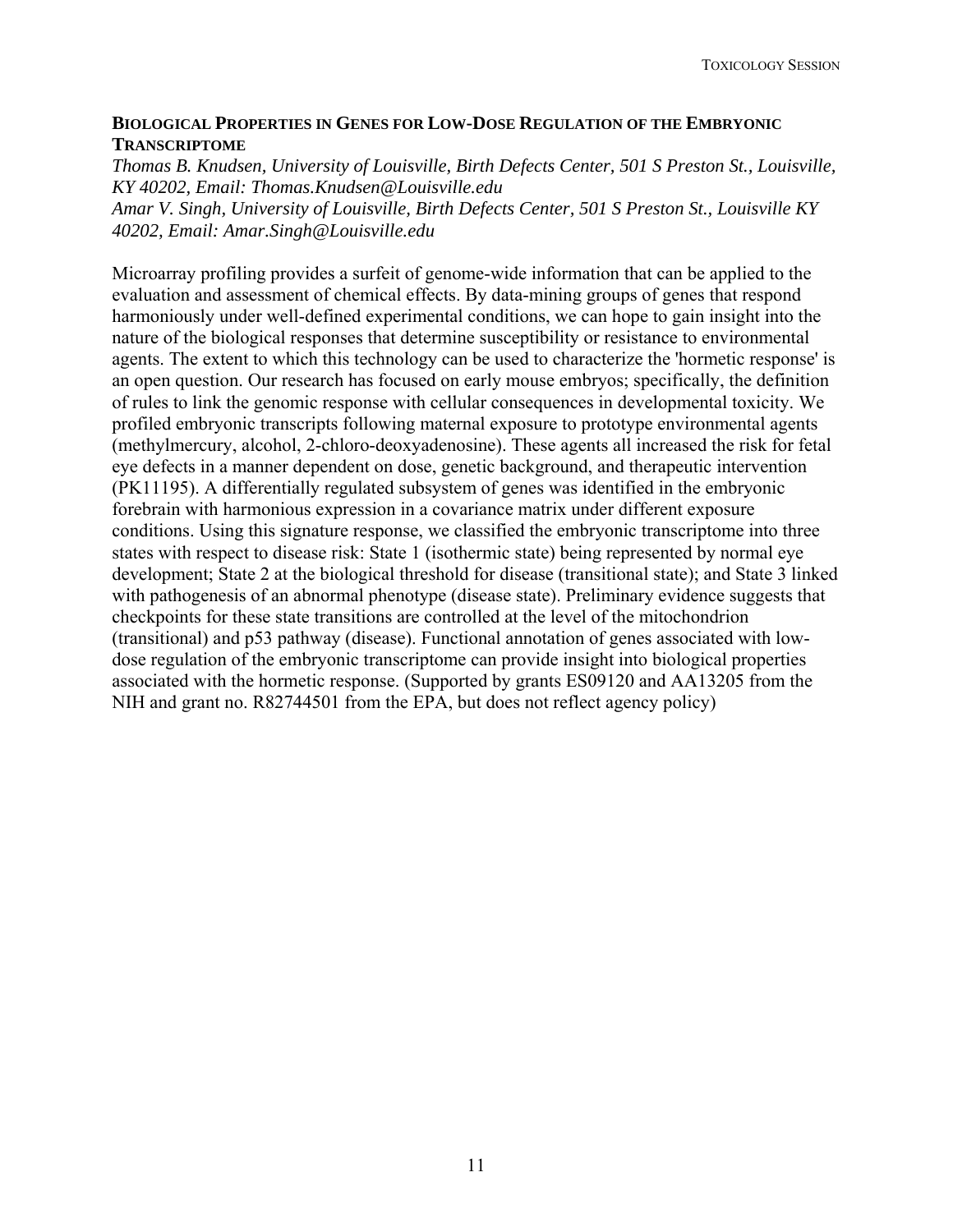### **BIOMEDICAL SESSION**

**MECHANISMS UNDERLYING THE BELL-SHAPED RESPONSE OF NEURONS TO GLUTAMATE** *Giles Hardingham, University of Edinburgh, Edinburgh, Scotland* 

**BIPHASIC ACTION OF STEROIDS ON NEURAL FUNCTION: MECHANISTIC AND THERAPEUTIC IMPLICATIONS** *Roberta Brinton, University of Southern California, Los Angeles, CA* 

**GENES AND SMALL MOLECULES THAT EXTEND LIFESPAN: EVIDENCE FOR XENOHORMESIS**  *David Sinclair, Harvard Medical School, Boston, MA* 

**HORMESIS: DERMATOLOGIC OPPORTUNITIES AND OPTIONS**  *Howard Maibach, University of California, San Francisco, CA* 

**EXPERIMENTAL AND CLINICAL INFORMATION FOR THE POSSIBLE APPLICATION OF LDR-INDUCED HORMESIS AND ADAPTIVE RESPONSE IN MEDICAL PRACTICE**

*Lu Cai, The University of Louisville, Louisville, KY*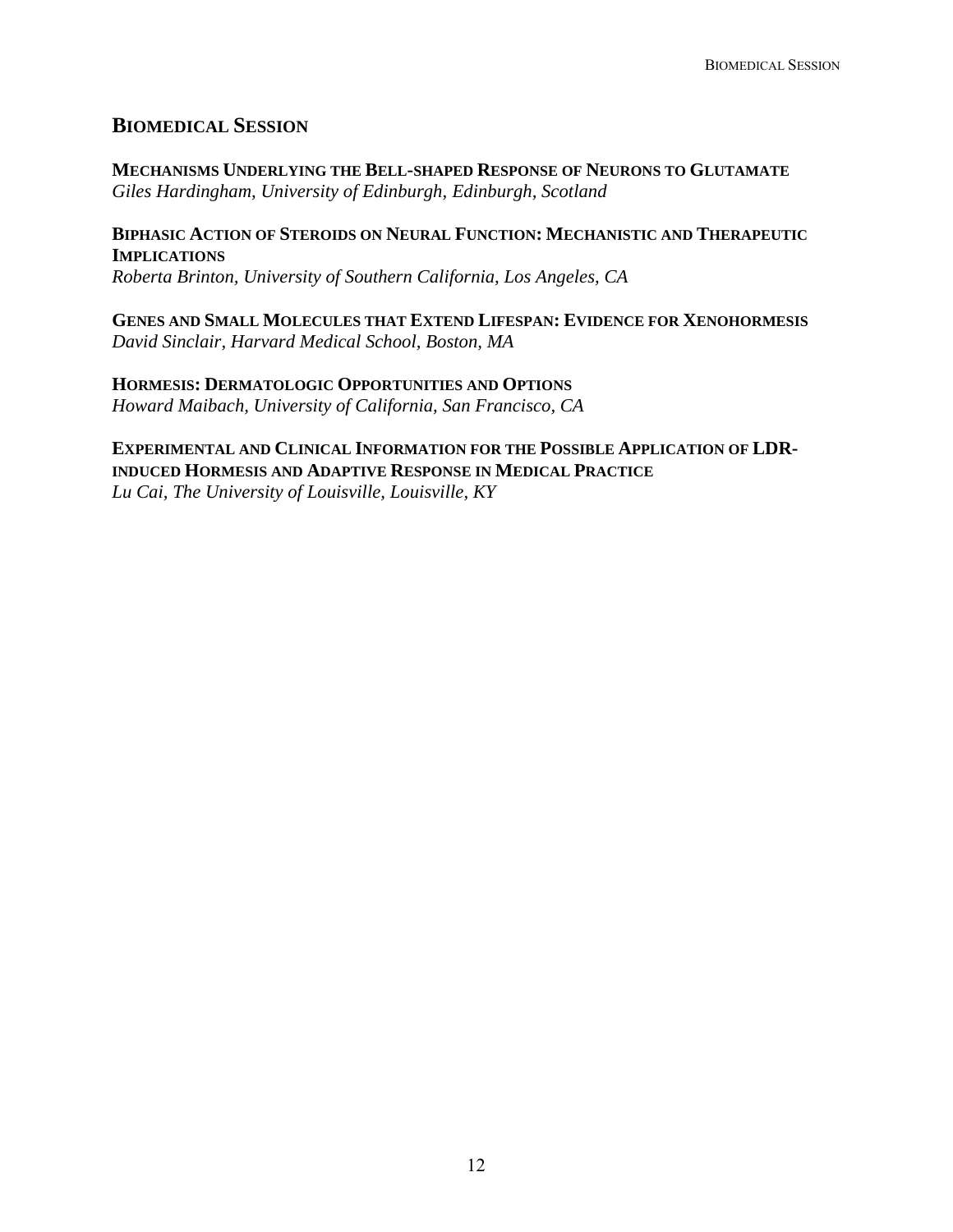**MECHANISMS UNDERLYING THE BELL-SHAPED RESPONSE OF NEURONS TO GLUTAMATE** *Giles E. Hardingham, University of Edinburgh, Centre for Neuroscience Research, Summerhall Square, Edinburgh EH9 1QH, UK, Tel: +44 131 6507961, Fax: 6576, Email: [Giles.Hardingham@ed.ac.uk](mailto:Giles.Hardingham@ed.ac.uk)*

Calcium entry through the NMDA subtype of glutamate receptors has the power to determine neuronal survival or death. While too much NMDAR activity is harmful to neurons (e.g. in stroke), so is too little activity, while physiological patterns of NMDAR activity are needed to promote neuronal survival and resistance to trauma. Understanding the mechanisms behind this dichotomous signalling is an important area of molecular neuroscience with direct clinical implications: if pro-death signalling from the NMDAR could be blocked without interfering with pro-survival or plasticity signalling pathways then this may point to better tolerated and more effective anti-excitotoxic therapeutic strategies. We review published and ongoing projects in the lab that address the question of what makes an episode of NMDAR activity promote survival or death. We show that receptor location (synaptic vs. extrasynaptic) can be important in determining the nature of signals activated: extrasynaptic NMDARs are particularly good at promoting cell death, while synaptic NMDAR signalling triggers a coordinated program of prosurvival gene expression. We also present evidence that pro-death and pro-survival signalling from the NMDA receptor requires distinct subcellular pools of calcium, and that this knowledge can be exploited to selectively block pro-death signalling and reduce excitotoxic cell death in vitro and in vivo.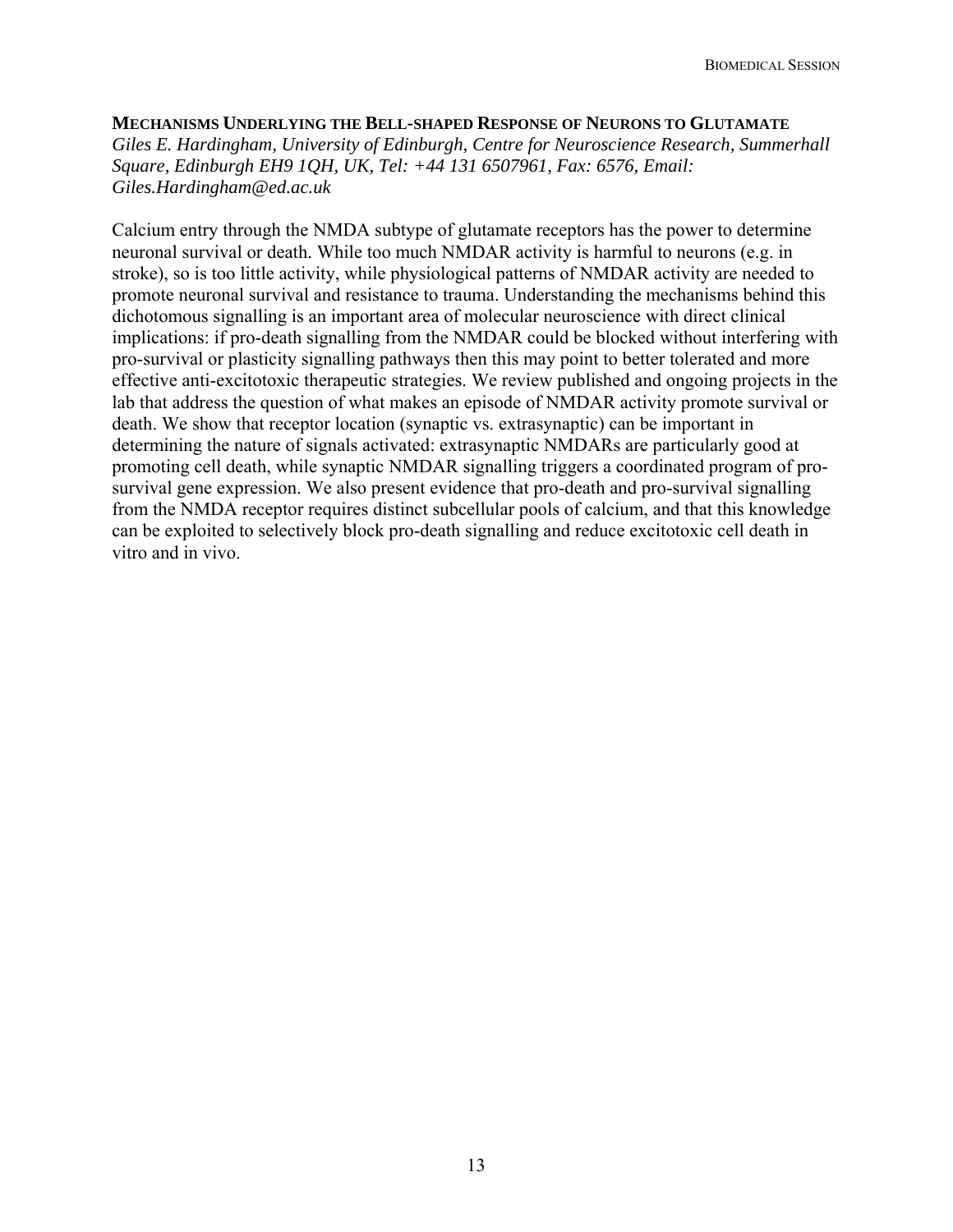#### **BIPHASIC ACTION OF STEROIDS ON NEURAL FUNCTION: MECHANISTIC AND THERAPEUTIC IMPLICATIONS**

*Roberta Diaz Brinton, Department of Pharmacology and Pharmaceutical Sciences, School of Pharmacy, and Neuroscience Program, University of Southern California, Los Angeles, CA, 90089, Tel: 323-442-1436, Email: rbrinton@usc.edu* 

Our scientific endeavors are a hybrid of basic science discovery and preclinical translational research. The goal of our basic science discovery is to elucidate fundamental cellular mechanisms of 1) neural defense and repair and 2) neural plasticity required for cognitive function. Our therapeutic development goal is to translate our cellular mechanistic insights into safe and efficacious therapeutics for the prevention of and rehabilitation from neurodegenerative diseases, such as Alzheimer's, Parkinson's and stroke. To achieve these goals, we have investigated the mechanisms and neurobiological outcomes of estrogens, progestins, hormone therapies and neurosteroids. Results of these analyses have yielded insights into cellular strategies required for neural defense against degenerative insults that involve multifaceted cytoplasmic and nuclear signaling cascades that converge upon the mitochondria. Further, these signaling cascades are required for gonadal hormone regulation of morphogenesis and neurogenesis. Our data indicate a healthy cell bias of estrogen action for estrogen-inducible neuroprotective and neurotrophic outcomes. In addition, dose response analyses consistently demonstrate a biphasic dose / function relationship which is characterized by ascending and descending arms of the dose response. Moreover, for certain functions, such as neural progenitor proliferation, high doses promote inhibit neural proliferation which is comparable in magnitude to the enhancement of proliferation. Lastly, different estrogens generate different dose response profiles which do not appear to be determined by their affinity for estrogen receptor alpha or beta. The healthy cell bias of estrogen action and the different dose response profiles have therapeutic implications for timing of hormone interventions and the use of single estrogen or complex estrogenic formulations for hormone therapy.

Acknowledgements: This work was supported by grants from the National Institute of Aging, National Institute of Mental Health and the Kenneth T. and Eileen L. Norris Foundation to RDB.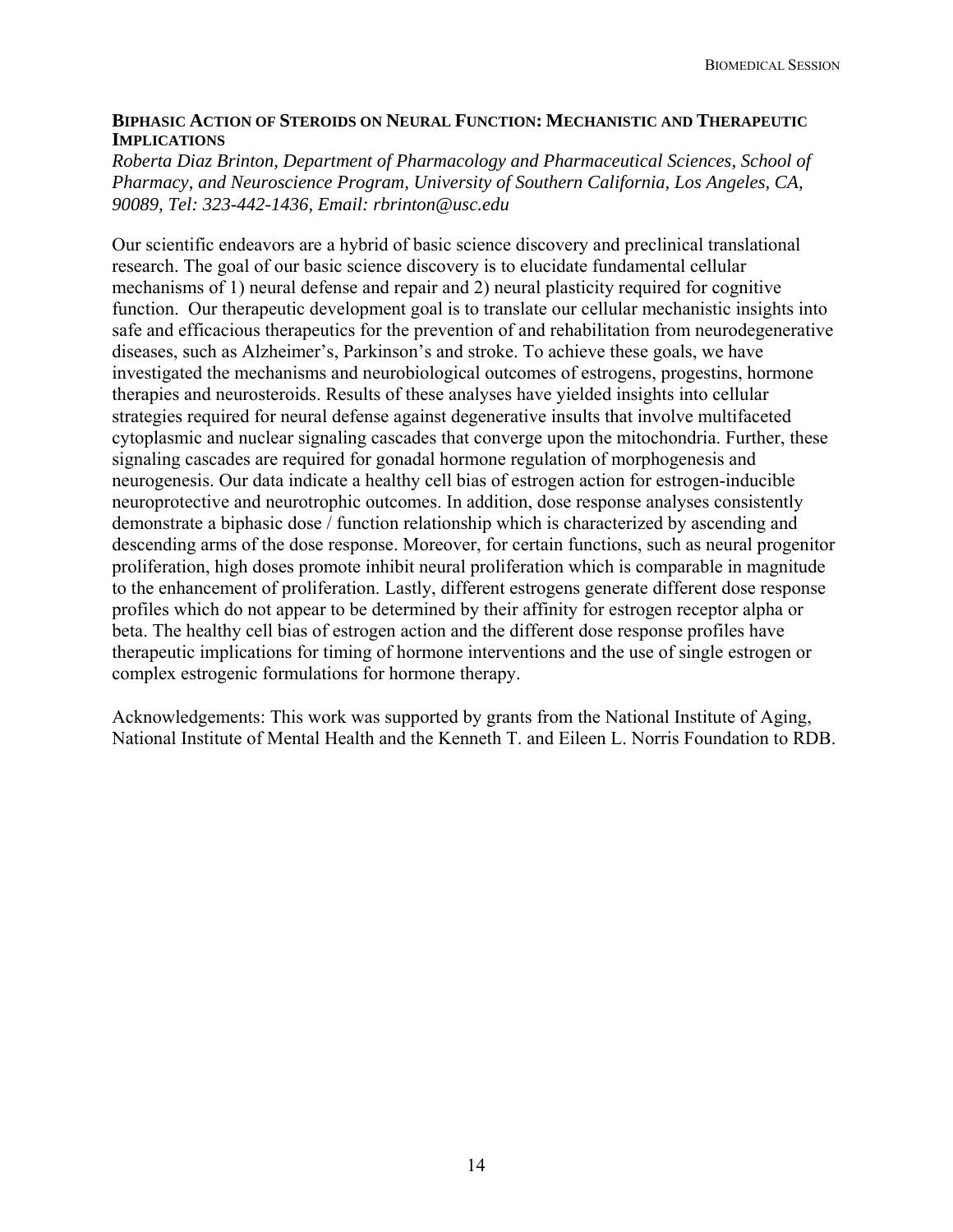**GENES AND SMALL MOLECULES THAT EXTEND LIFESPAN: EVIDENCE FOR XENOHORMESIS** *David A. Sinclair, Paul F. Glenn Labs, Dept of Pathology, Harvard Medical School, Boston, MA 02115* 

Barring genetic manipulation, the diet known as calorie restriction (CR) is currently the most robust way to improve health and slow aging in mammals. The fact that CR works on most species, even microorganisms, implies a conserved underlying mechanism. We work under the hypothesis that CR extends lifespan because it is a mild biological stressor that activates conserved longevity enzymes such as Sir2/SIRT1. The Sir2/SIRT1 gene may have evolved in primordial eukaryotes to help them survive adverse conditions and to have been conserved to the present day in fungi, plants and animals. Interestingly, SIRT1-activating molecules (STACs) produced by stressed plants can activate Sir2/SIRT1 in yeast and animals, extending their lifespan by a mechanism akin to CR. One explanation for this cross-communication between species is the "Xenohormesis Hypothesis," the idea that stress-signaling molecules synthesized by another species in an individual's diet or immediate environment can activate longevity pathways within that individual, thus giving the individual advance warning of a deteriorating environment and/or food supply and providing the health benefits of CR. The latest data using STACs to improve health and extend lifespan of mammals will be presented.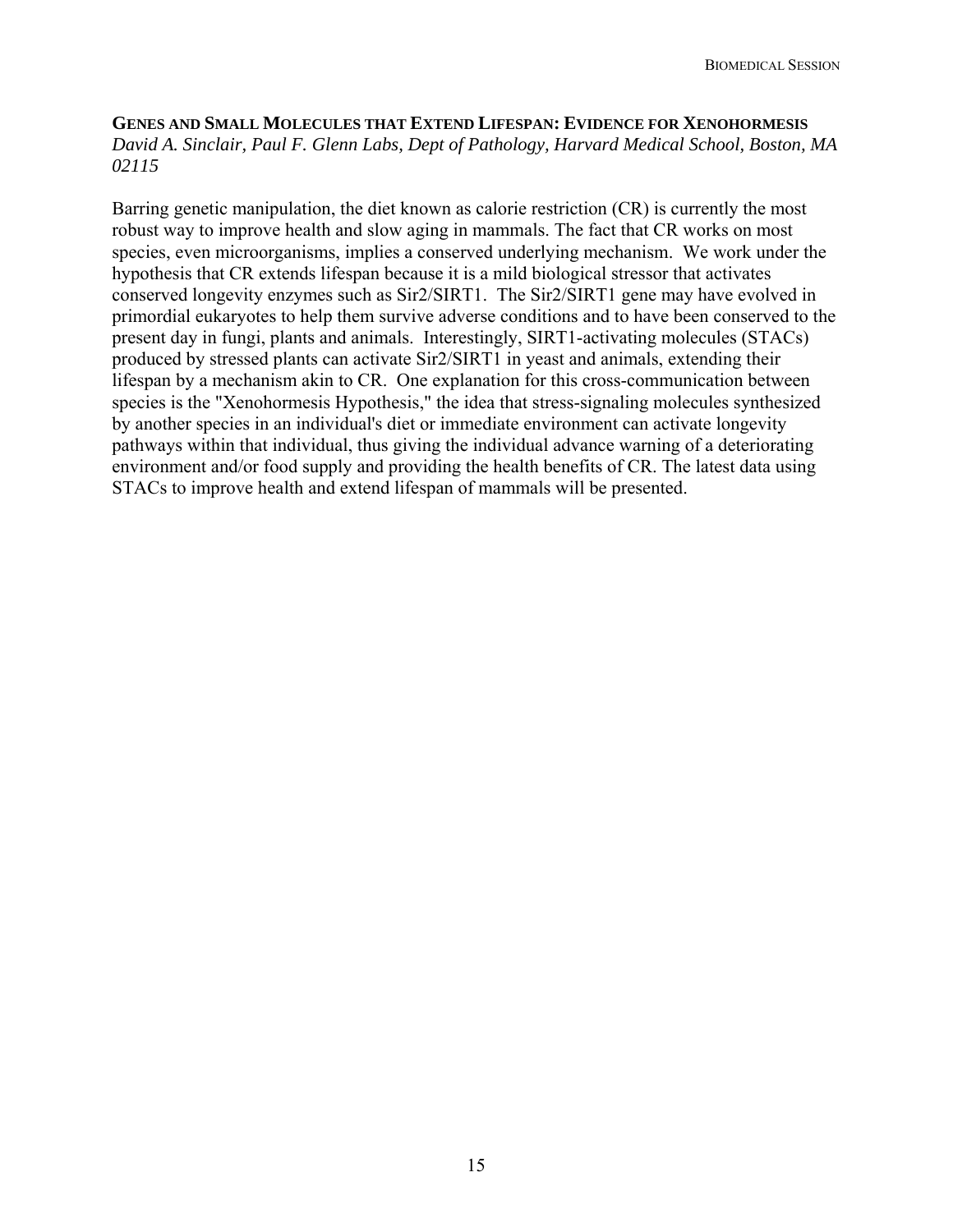#### **Hormesis: Dermatologic Opportunities and Options**

*Howard I. Maibach, University of California, San Francisco, Department of Dermatology, 90 Medical Center Way, Surge 110, San Francisco, CA 94143-0989, Tel: 415-476-2468, Fax: 415- 753-5304, Email: MaibachH@derm.ucsf.edu* 

Skin, readily reachable in most species– including man– provides an open port to mammalian physiology, pharmacology and toxicology, for skin itself as well as access to the function of other organ systems (blood, etc.). Technological advances such as the vast new arena of skin bioengineering broadens the opportunities and options. What is lacking– data and interest– should be readily obtainable and evocable.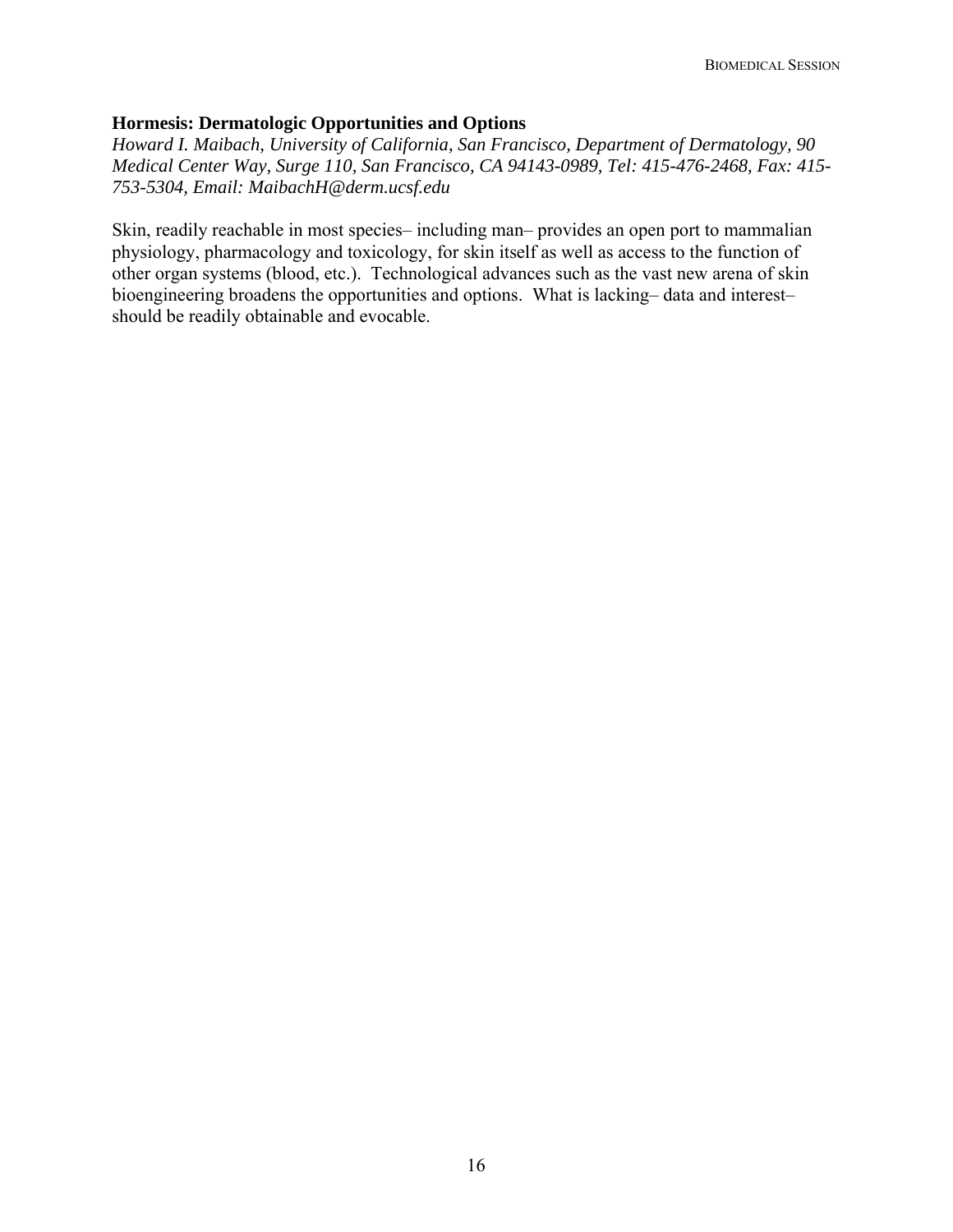#### **EXPERIMENTAL AND CLINICAL INFORMATION FOR THE POSSIBLE APPLICATION OF LDR-INDUCED HORMESIS AND ADAPTIVE RESPONSE IN MEDICAL PRACTICE**

*Lu Cai, The University of Louisville, School of Medicine, 511 South Floyd Street, MDR 533, Louisville, KY 40202, Tel: 502-852-5215, Fax: 502-852-6904, Email: l0cai001@louisville.edu* 

Distinct effects of low-dose radiation (LDR) from those of high-dose radiation has been recognized more than 20 years ago, and extensively confirmed by subsequent studies in cultured cells *in vitro* and tissues *in vivo,* as shown by a stimulating effect on cellular metabolism, antioxidant activities and cell proliferation, known as hormesis, and also a resistance to subsequently radiation- or chemical-induced damage, called adaptive response. However, due to the public fear of radiation and the current so-called linear no-threshold model that has been and is used as the base for national and international radiobiological protection organizations, few studies on the potential application of these LDR-induced hormesis and adaptive response in clinical setting have been explored.

Several studies have shown the induction of stimulatory effects of LDR on hematological and immunological functions and also enhancing tissue antioxidant action. The stimulating effects on bone marrow cells results in a peripheral mobilization of stem cells which is greatly useful for us to develop the tissue regenerating approach to rescue organ's dysfunction. The stimulating effects on immunological function result in a significant suppression of spontaneous tumors and tumor metastasis. The enhancing tissue antioxidant action leads to a resistance of normal tissue to radio- or chemo-therapy-induced side-toxic effects. All these exciting phenomenon are urgent to be explored to define whether low-dose radiation can be used in clinics, however, there remains concern whether low-dose radiation can also stimulate tumor cells which may accelerate the development of tumors and also stimulate tumor cell metastasis. Our current study systemically proved that LDR could induce such stimulating effect on cell proliferation and also a resistance to subsequent radio-therapeutic effect in normal cells, but not in tumor cells in vitro and in vivo. Therefore, we would like to summarize the current status on this topic in this presentation.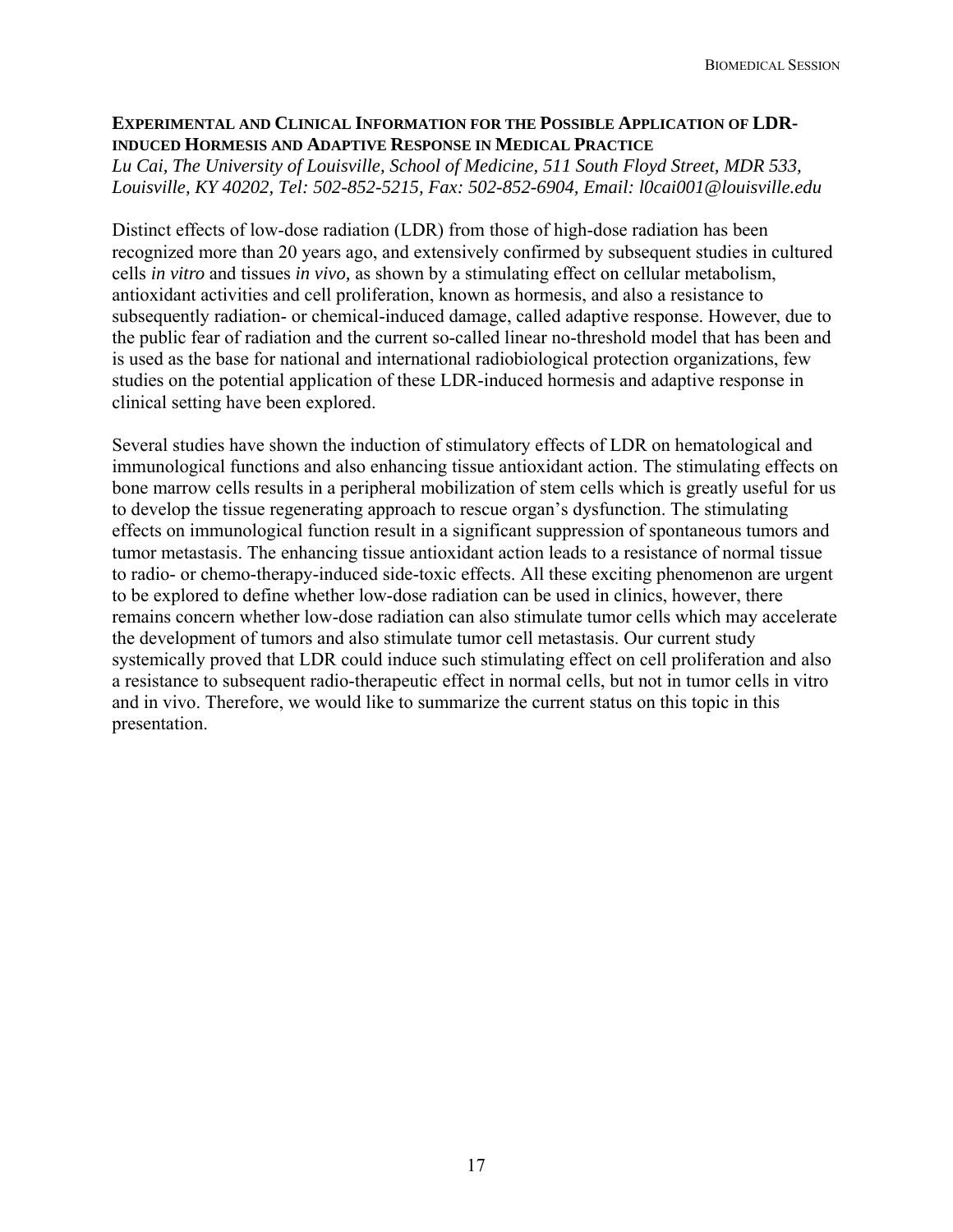## **MULTIPLE STRESSORS AND HORMESIS SESSION**

#### **WHICH DNA DAMAGE IS LIKELY TO BE RELEVANT IN HORMETIC RESPONSES?**

*Shubhadeep Purkayastha, University of Rochester Medical Center, Rochester, NY Jamie R. Milligan, University of California at San Diego, La Jolla, CA William A. Bernhard, University of Rochester Medical Center, Rochester, NY* 

#### **INTERACTIONS BETWEEN CHEMICALS AND RADIATION - 2+2 MAY NOT EQUAL 4**

*John D. Zimbrick, Colorado State University, Fort Collins, CO Dmytro Grygoryev, Colorado State University, Fort Collins, CO Oleksandr Moskalenko, Colorado State University, Fort Collins, CO* 

#### **BIOLOGICAL MECHANISMS OF RADIATION/CHEMICAL INTERACTIONS WHICH COULD LEAD TO HORMETIC RADIOPROTECTIVE EFFECTS**

*Carmel Mothersill, McMaster University, Hamilton, Ontario, Canada* 

**HORMESIS IN JOINT ACTION STUDIES WITH PHYTOTOXINS FROM** *PARTHENIUM HYSTEROPHORUS* **L.** 

*Regina G. Belz, University of Hohenheim, Stuttgart, Germany* 

#### **TARGETED RADIOTHERAPY: MICROGRAY DOSES AND THE BYSTANDER EFFECT**

*Robert J. Mairs, Glasgow University, UK Beatson Laboratories, Glasgow, Scotland Marie Boyd, Glasgow University, UK Beatson Laboratories, Glasgow, Scotland Michael R. Zalutsky, Duke University Medical Centre, Durham, NC Natasha E. Fullerton, Crusade Laboratories Ltd, Glasgow, Scotland* 

### **HORMETIC EFFECTS AND LEGAL DIFFICULTIES**

*Colin Seymour, McMaster University, Hamilton, Ontario, Canada Carmel Mothersill, McMaster University, Hamilton, Ontario, Canada*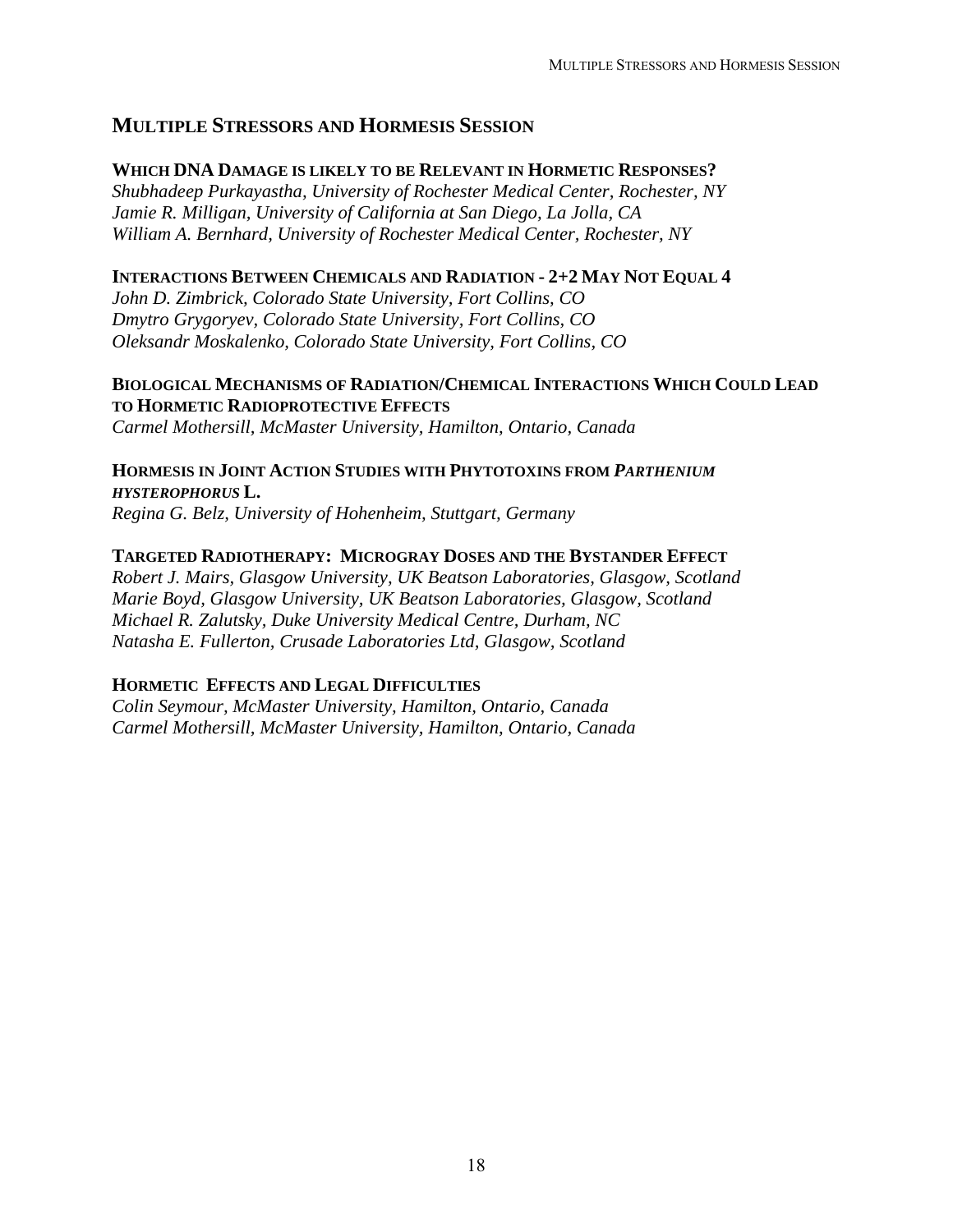#### **WHICH DNA DAMAGE IS LIKELY TO BE RELEVANT IN HORMETIC RESPONSES?**

*Shubhadeep Purkayastha, Department of Biochemistry and Biophysics, University of Rochester, Rochester, NY 14642, USA, Tel: 585-275-1731, Fax: 585-275-6007, Email: spurkaya@mc.rochester.edu* 

*Jamie R. Milligan, Department of Radiology, University of California at San Diego, La Jolla, CA 92093-0610, USA, Tel: 858-534-4919, Fax: 858-534-0265, Email: jmilligan@ucsd.edu William A. Bernhard, Department of Biochemistry and Biophysics, University of Rochester, Rochester, NY 14642, USA, Tel: 585-275-3730, Fax: 585-275-6007, Email: [William\\_bernhard@urmc.rochester.edu](mailto:William_bernhard@urmc.rochester.edu)*

Working under the assumption that hormesis is triggered by specific types of DNA damage, we will focus on the types of damage which form the signature of ionizing radiation. The signature damage is comprised of complex damage, that is damage arising from clusters on ionizations such that more than one site within a 10 base pair segment of DNA has been chemically altered. In this talk, we will provide an overview of what is currently known about the formation of complex damage. Drawing primarily on recent studies that utilize electron spin resonance and product analysis to measure direct damage in plasmid DNA, yields of specific types of complex damage and a working model describing the formation of the primary damage products will be presented.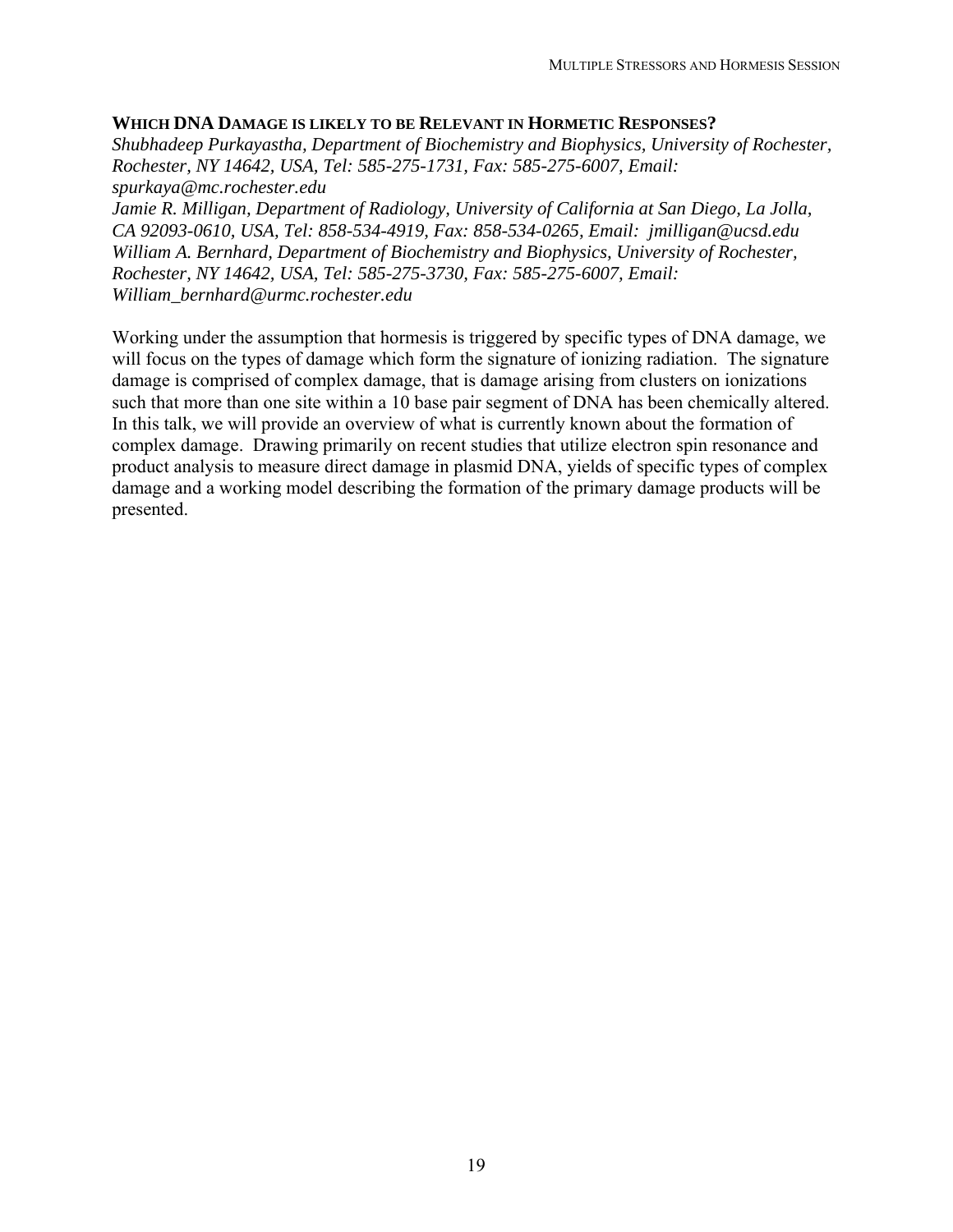#### **INTERACTIONS BETWEEN CHEMICALS AND RADIATION - 2+2 MAY NOT EQUAL 4**

*John D. Zimbrick, Colorado State University, Environmental and Radiological Health Sciences, 1681 Campus Delivery, Fort Collins, CO 80523-1681, Tel: 970-491-7038, Fax: 970-491-2940, Email: [zimbrick@colostate.edu.](mailto:zimbrick@colostate.edu)* 

*Dmytro Grygoryev, Colorado State University, Environmental and Radiological Health Sciences, 1681 Campus Delivery, Fort Collins, CO 80523-1681, Tel: 970-491-2148, Fax: 970- 491-0623, Email: [grigorie@colostate.edu.](mailto:grigorie@colostate.edu)* 

*Oleksandr Moskalenko, Colorado State University, Environmental and Radiological Health Sciences, 1681 Campus Delivery, Fort Collins, CO 80523-1681, Tel: 970-491-2148, Fax: 970- 491-0623, Email: [malex@colostate.edu](mailto:malex@colostate.edu).* 

Relatively few mechanistic studies have been carried out on the interaction of radiation and chemicals in tissues or whole organisms. Part of the reason for this lies in the complexity of cellular processes which may be affected in various ways when combinations of ionizing radiation and chemicals perturb these processes. How can we approach the design of mechanistic studies on combined exposures in model systems such that the results can be used to help elucidate molecular mechanisms underlying the observed responses, which could be additive, synergistic or antagonistic? One approach is to select a chemical agent that acts in ways similar to those found with ionizing radiation. We will use the example of Cadmium (Cd), a soluble metal ion found in numerous waste sites around the United States, and gamma radiation from Cesium-137, a radioactive isotope found in a number of the same waste sites. Cd acts via a number of mechanisms. For example it can activate oncogenes, induce apoptotic cell death, enhance cellular proliferation, inhibit DNA repair, and induce reactive oxygen free radical species. Gamma radiation also acts via these mechanisms. We are studying the combined actions of Cd and gamma radiation in an established model organism for genotoxicity and carcinogenicity testing, the Japanese medaka fish [Oryzias latipes], as well as in cultured medaka fibroblast cells. We examine endpoints that include markers of DNA damage (8-OHguanine and double-strand breaks) and we study the response of several genes known to be involved in DNA repair. Our results show that combined exposures can produce effects on our endpoints, which are greater than additive compared with the effects of each agent separately. We will discuss possible mechanisms by which these results can be explained.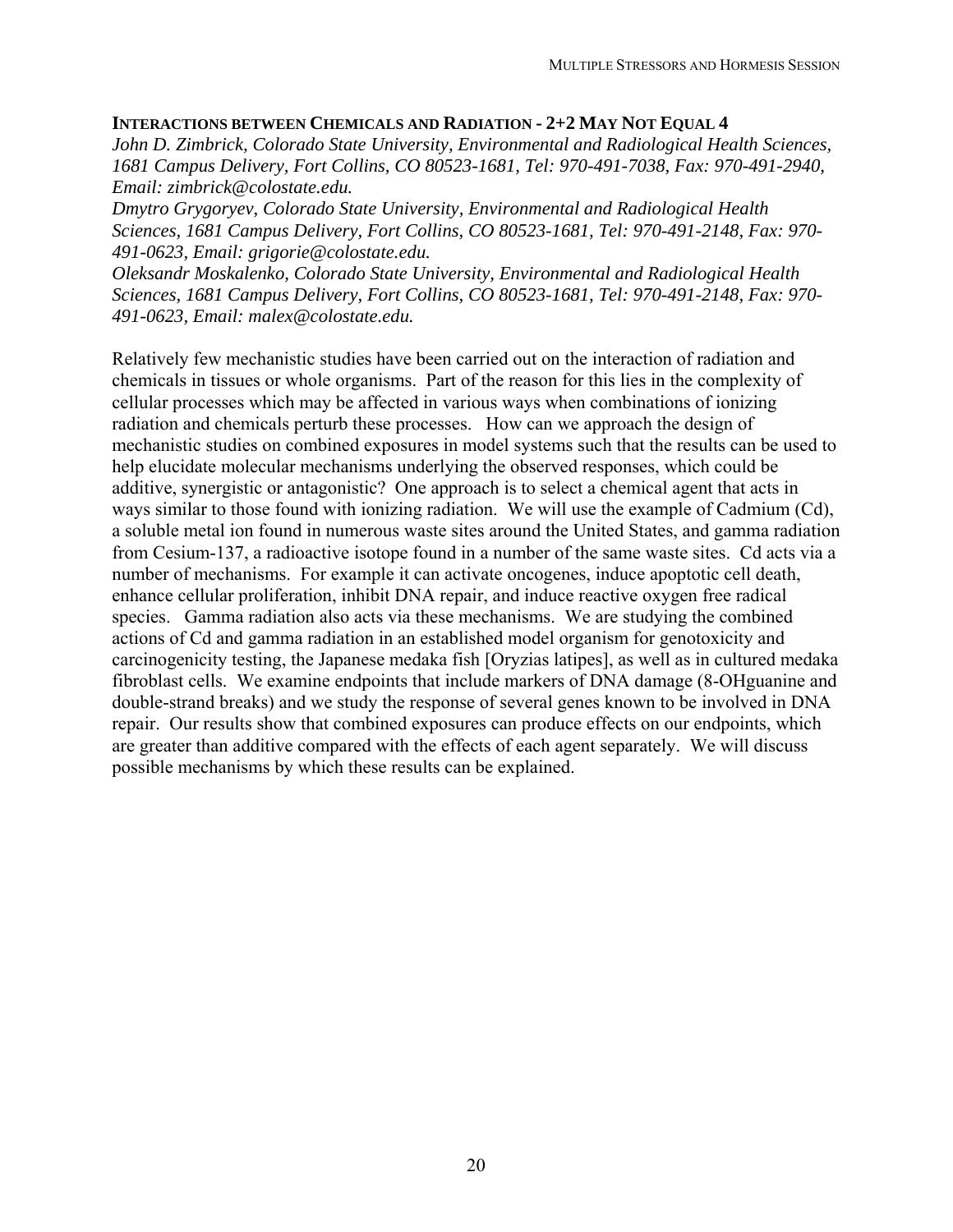#### **BIOLOGICAL MECHANISMS OF RADIATION/CHEMICAL INTERACTIONS WHICH COULD LEAD TO HORMETIC RADIOPROTECTIVE EFFECTS**

*Prof. Carmel Mothersill, Dept. Medical Physics and Applied Radiation Sciences, McMaster University, Hamilton, ON, L8S2C1, Canada* 

 If the question of multiple agents interacting in biological systems is considered at all, it is generally assumed that the effects will be additive. However there are both chemical and biological reasons why interactions are likely to be non-linear leading to hormetic effects of low combined doses of chemicals with radiation. Chemical reasons are being considered in another paper. Among the biological reasons are:

- 1. The induction of adaptive or protective responses by chronic exposure to one agent, making the organism or cells more able to withstand a second challenge,
- 2. Saturation of receptors for agents such as bystander signals so that exposure to another agent cannot increase the effect.
- 3. Interference between agents at the mechanistic level such as could occur if a pro-apoptotic agent was present during exposure to an anti-apoptotic agent.
- 4. Threshold effects for example in the transition from low dose hypersensitivity to induced radioresistance, a modulating protective or sensitizing chemical could push the threshold for the transition.

This presentation will consider examples of the above situations taken from the author's own laboratory and from the published literature. The emphasis will be on identifying mechanisms leading to hormetic effects and considering how these mechanisms could be exploited in radiation protection, bio-terrorism and therapeutic prevention of normal tissue damage.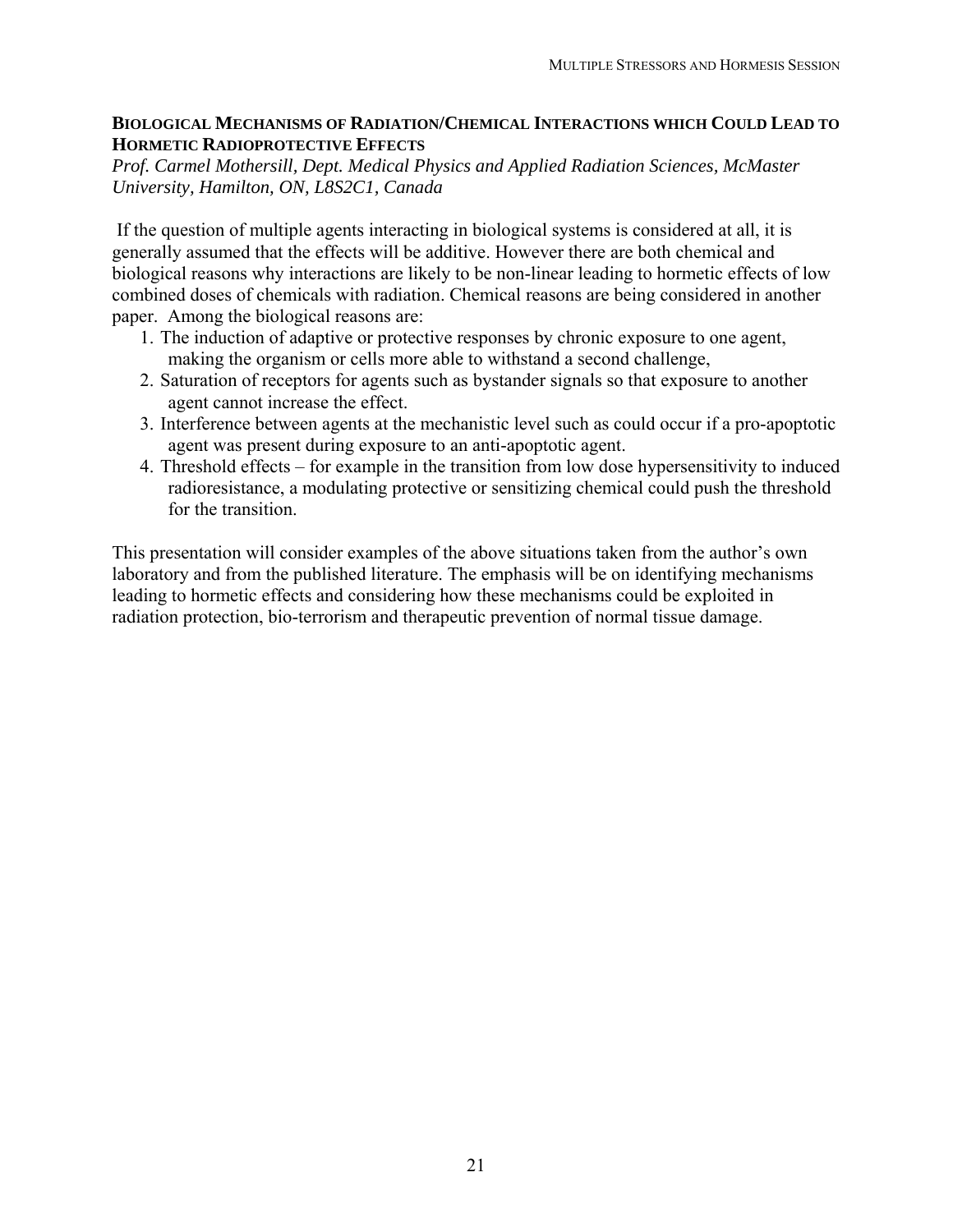#### **HORMESIS IN JOINT ACTION STUDIES WITH PHYTOTOXINS FROM** *PARTHENIUM HYSTEROPHORUS* **L.**

*Regina G. Belz, University of Hohenheim, Institute of Phytomedicine, Department of Weed Science, 70593 Stuttgart, Germany, Telephone: +49-711-4592-3444, Fax: +49-711-4592-2408, Email: belz@uni-hohenheim.de* 

The invasive weed *Parthenium hysterophorus* L. biosynthesizes and releases several phytotoxins that are believed to play a role in the plant's interference with surrounding neighbours. Among these phytotoxins are sesquiterpene lactones (parthenin and tetraneurin-A) and phenolic acids (caffeic, ferulic, and vanillic acid). Both sesquiterpene lactones showed marked hormesis  $(y<sub>max</sub> > 160 %$  of control) in single compound dose-response bioassays, while phenolics did not. Parthenin is believed to be the most important phytotoxin, however, as tetraneurin-A and phenolics are produced simultaneously, it is likely that binary or ternary mixtures of these compounds determine the interference potential of *P. hysterophorus.* In order to understand the joint action of these phytotoxins and its implications for hormesis effects as well as the plant's interference potential, the joint action of binary mixtures was studied using the additive dose model (ADM). The bioactivity of fixed-ratio mixtures on root growth of *Lactuca sativa* L. was evaluated in bioassays and response values were estimated by nonlinear regression analysis. Binary mixtures of both hormetic sesquiterpene lactones responded synergistically regarding the inhibition of root growth at higher doses, while the maximum stimulation of root growth  $(y<sub>max</sub>)$  at low doses showed no mixture effects and followed the ADM. Binary mixtures of parthenin and phenolics showed antagonistic responses at higher doses, while the hormetic effect showed again no significant mixture effects and did not deviate from additivity. Accordingly, the hormetic effect declined with increasing ratio of phenolics as they did not exhibit hormesis. These results reveal that joint action responses are relevant for natural mixtures of phytotoxins from *P. hysterophorus*, however, only at inhibitory doses while hormesis effects seem unaffected. This suggests that hormesis may be relevant for the plant's interference, yet, the ratio of phytotoxins simultaneously released from plant material will determine if a hormetic interference will occur.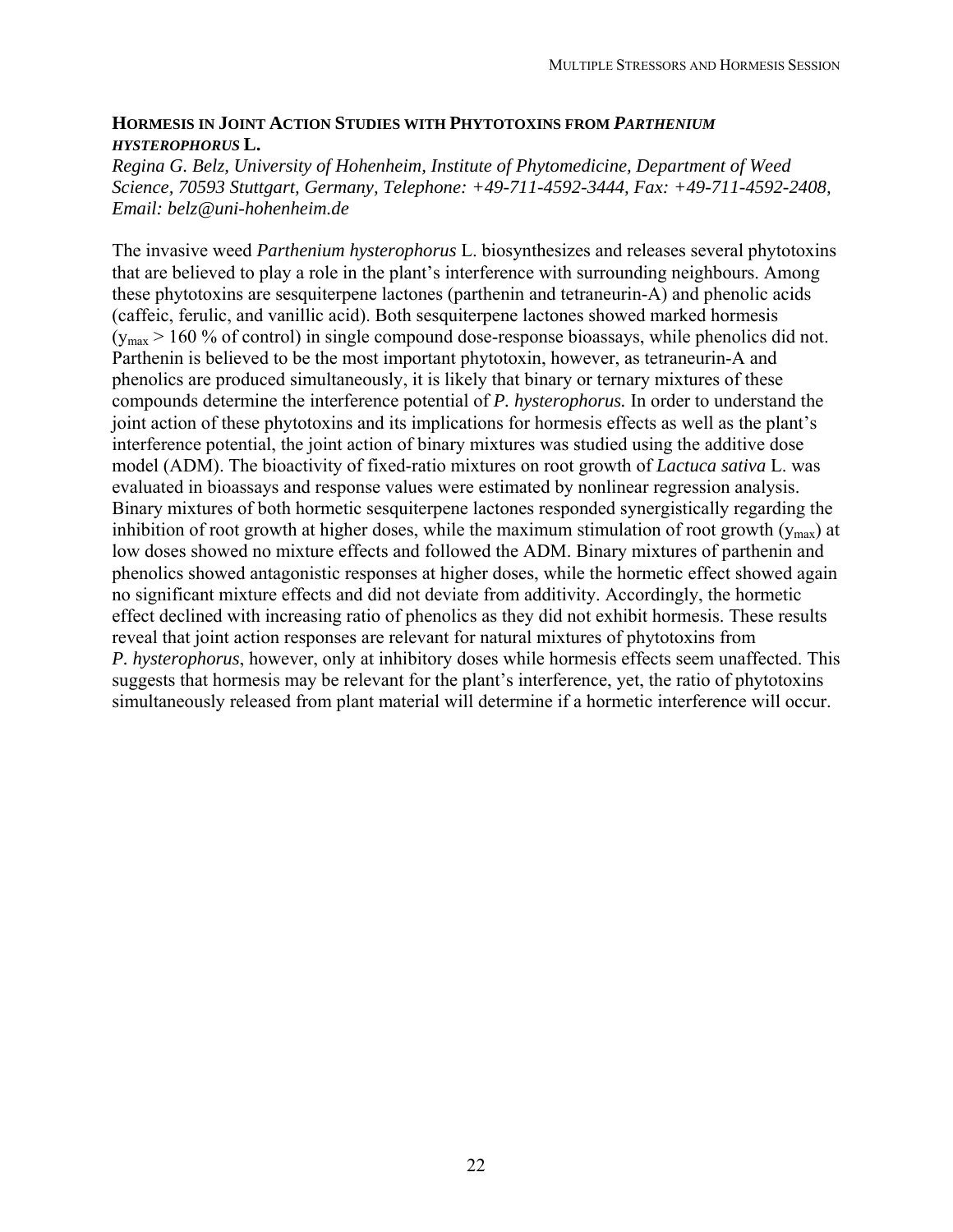#### **TARGETED RADIOTHERAPY: MICROGRAY DOSES AND THE BYSTANDER EFFECT**

*Robert J. Mairs, Targeted Therapy Group, Division of Cancer Science and Molecular Pathology, Glasgow University, Cancer Research UK Beatson Laboratories, Glasgow, G61 1BD UK, Tel: +44 (0)141 330 4126, Fax: +44 (0)141 330 4127, Email: [r.mairs@beatson.gla.ac.uk](mailto:r.mairs@beatson.gla.ac.uk) Natasha E. Fullerton, Clinical Trials Department, Crusade Laboratories Ltd, Department of Neurology, Southern General Hospital, Glasgow G51 4TF, Tel: +44 (0)141 4451716, Fax: +44 (0)141 -4451715, Email: nfullerton@crusadelabs.co.uk* 

*Michael R. Zalutsky, Department of Radiology, Duke University Medical Centre, Durham, North Carolina, USA, Tel: 919 684 7708, Fax: 919 684 7121, Email: zalut001@mc.duke.edu Marie Boyd, Targeted Therapy Group, Division of Cancer Science and Molecular Pathology, Glasgow University, Cancer Research UK Beatson Laboratories, Glasgow, G61 1BD UK, Tel: +44 (0)141 330 4162, Fax: +44 (0)141 330 4127, Email: [m.boyd@beatson.gla.ac.uk](mailto:r.mairs@beatson.gla.ac.uk)*

Indirect effects may contribute to the efficacy of radiotherapy by sterilizing malignant cells that are not directly irradiated. However, little is known of the influence of indirect effects in targeted radionuclide treatment. We compared γ-radiation-induced bystander effects with those resulting from exposure to three radiohaloanalogues of meta-iodobenzylguanidine (MIBG): <sup>[131</sup>Ι]MIBG (low linear energy transfer (LET) β-emitter), [<sup>123</sup>Ι]MIBG (high LET Auger electron emitter), and meta- $\int_0^{211}$ At]astatobenzylguanidine ( $\int_0^{211}$ At]MABG) (high LET  $\alpha$ -emitter). Cells exposed to media from γ–irradiated cells exhibited a dose-dependent reduction in survival fraction at low dosage and a plateau in cell kill at  $> 2$  Gy. Cells treated with media from [<sup>131</sup>I]MIBG demonstrated a dose–response relationship with respect to clonogenic cell death and no annihilation of this effect at high radiopharmaceutical dosage. In contrast, cells receiving media from cultures treated with [<sup>211</sup>At]MABG or [<sup>123</sup>I]MIBG exhibited dose-dependent toxicity at low dose but elimination of cytotoxicity with increasing radiation dose (i.e. U-shaped survival curves). Therefore radionuclides emitting high LET radiation may elicit toxic or protective effects on neighboring untargeted cells at low and high dose respectively. We conclude that radiopharmaceutical-induced bystander effects may depend on LET and be distinct from those elicited by conventional radiotherapy.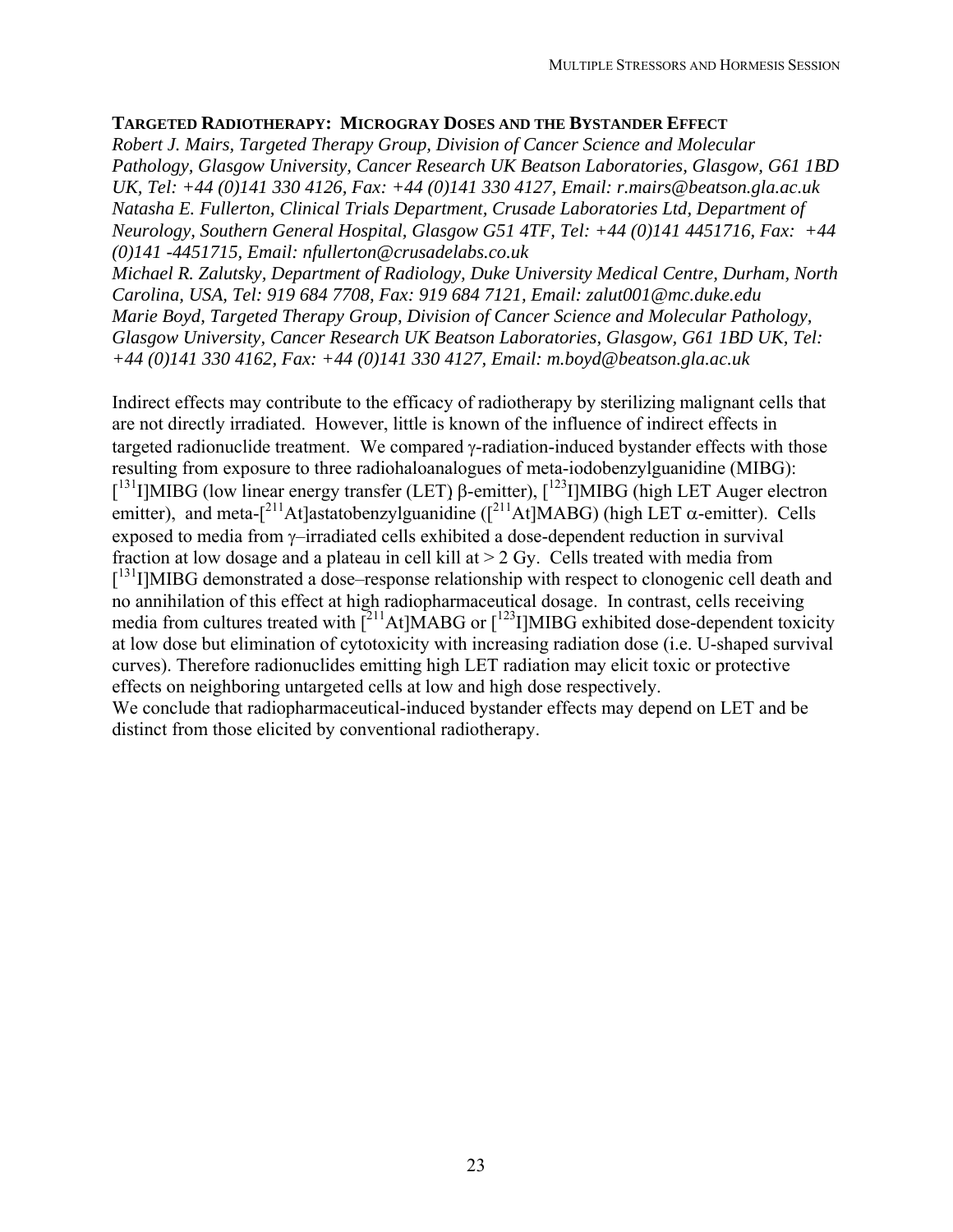### **HORMETIC EFFECTS AND LEGAL DIFFICULTIES**

*Colin Seymour and Carmel Mothersill, Dept of Medical Physics and Applied Radiation Science, McMaster University, 1280 Main Street West, Hamilton, Ontario L8S 4K1, Tel: 905-525 9140, Email: [seymouc@mcmaster.ca](mailto:seymouc@mcmaster.ca)*

The hormetic response is a complex systems response that involves not only the responding cell but also surrounding (and not immediately affected) cells. We have demonstrated this in our laboratory through a positive bystander effect. However, the same cell type can also show a negative bystander effect; the response then is dictated by the surrounding cells (the system). This introduces an element of unpredictability into the response, as the response is determined by the status of the surrounding cells and not necessarily the type of insult.

This non-linear response makes legislation difficult as the response is determined (at least at low doses) by the state of the surrounding cells and not the damage to the targeted cell. The same dose could therefore be beneficial or lethal depending on the system biology. The other legal issue to be addressed is that of causation – was the response caused by the insult or the system? The difficulties that hormesis poses for regulators will be discussed.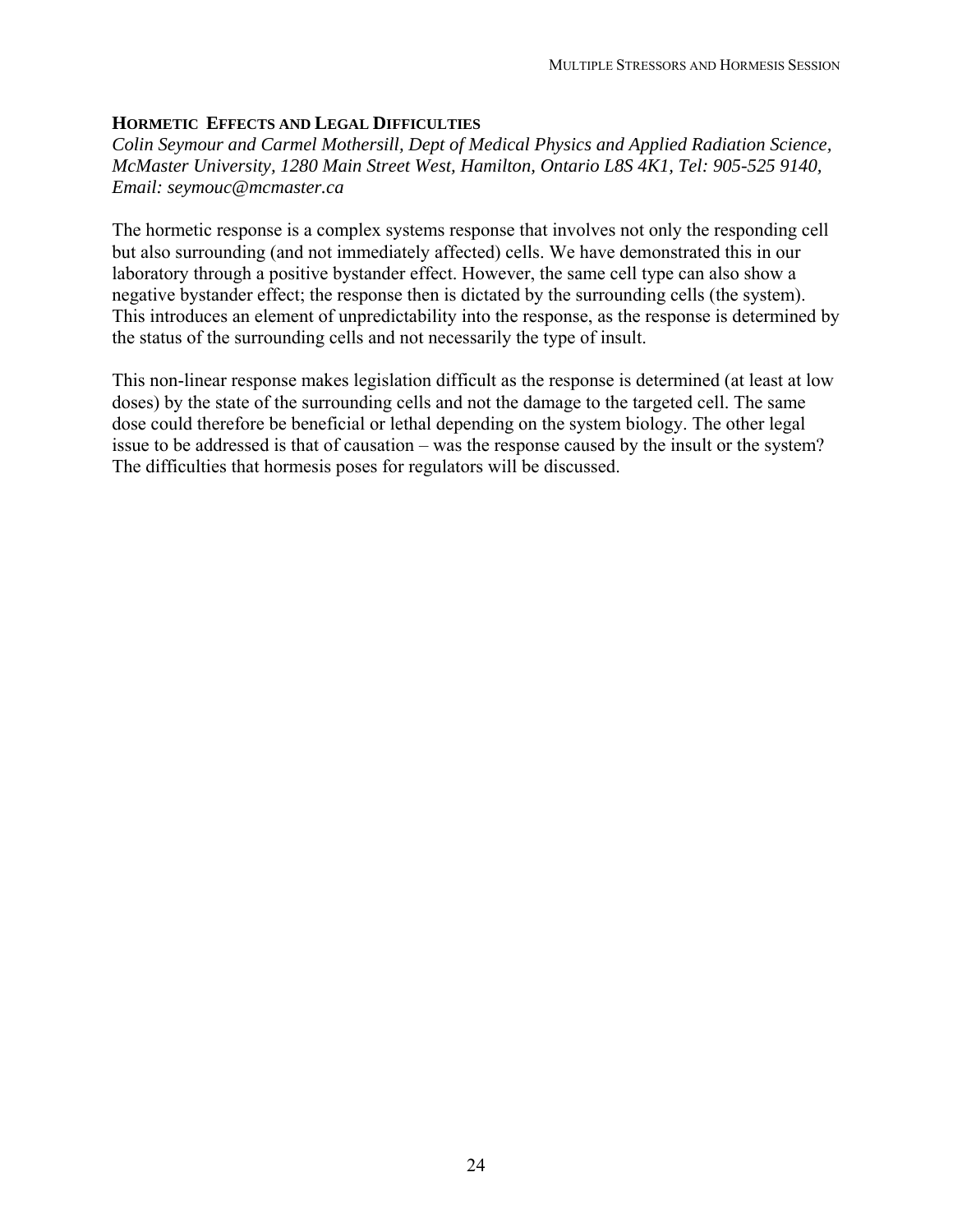## **RADIATION SESSION**

**MECHANISMS UNDERLYING THE EXPRESSION OF LOW DOSE GAMMA-RAY-INDUCED ADAPTIVE RESPONSES IN HUMAN AND RODENT FIBROBLASTS**  *Edouard Azzam, New Jersey Medical School, Newark, NJ* 

#### **EVIDENCE FOR RADIATION HORMESIS IN HUMAN LYMPHOCYTES**

*Kanokporn Noy Rithidech, Stony Brook University, Stony Brook, NY Bobby R. Scott, Lovelace Respiratory Research Institute, Albuquerque, NM* 

#### **CONFERRAL OF IMMUNITY TO CANCER AND OTHER DISEASES BY CONTINUOUS LOW DOSE RADIATION**

*Brenda Laster, Ben Gurion University, Beer Sheva, Israel Ilana Nathan, Ben Gurion University, Beer Sheva, Israel Jacob Gopas, Ben Gurion University, Beer Sheva, Israel John Kalef-Ezra, University of Ioannina Medical School, Ioannina, Greece* 

#### **LOW DOSES, CROSS ADAPTATION AND MULTIPLE STRESSORS**

*Ron Mitchel, Atomic Energy of Canada Limited, Chalk River, ON, Canada Marilyne Audette-Stuart, Atomic Energy of Canada Limited, Chalk River, ON, Canada Tamara Yankovich, Atomic Energy of Canada Limited, Chalk River, ON, Canada* 

#### **EXPLORING THE MECHANISMS OF THE RADIOADAPTIVE RESPONSE AT CHERNOBYL**

*Brenda Rodgers, Texas Tech University, Lubbock, TX Jeffery K. Wickliffe, University of Texas Medical Branch, Galveston, TX Kristen M. Holmes, M.D. Anderson Cancer Center, [Houston](http://www.houstonet.com/), TX Adam D. Brown, The University of Texas Health Science Center, San Antonio, TX Robert. J. Baker, Texas Tech University, Biological Sciences, Lubbock, TX Ronald K. Chesser, Texas Tech University, Lubbock, TX* 

#### **RECENT BIOLOGICAL RESULTS AGAINST THE VALIDITY OF THE LNT HYPOTHESIS**

*Dietrich Averbeck, Institut Curie-Section de Recherche, Orsay Cedex, France Didier Boucher, Institut Curie-Section de Recherche, Orsay Cedex, France* 

#### **IT'S TIME FOR A NEW LOW-DOSE RADIATION RISK ASSESSMENT PARADIGM—ONE THAT ACKNOWLEDGES HORMESIS**

*Bobby R. Scott, Lovelace Respiratory Research Institute, Albuquerque, NM*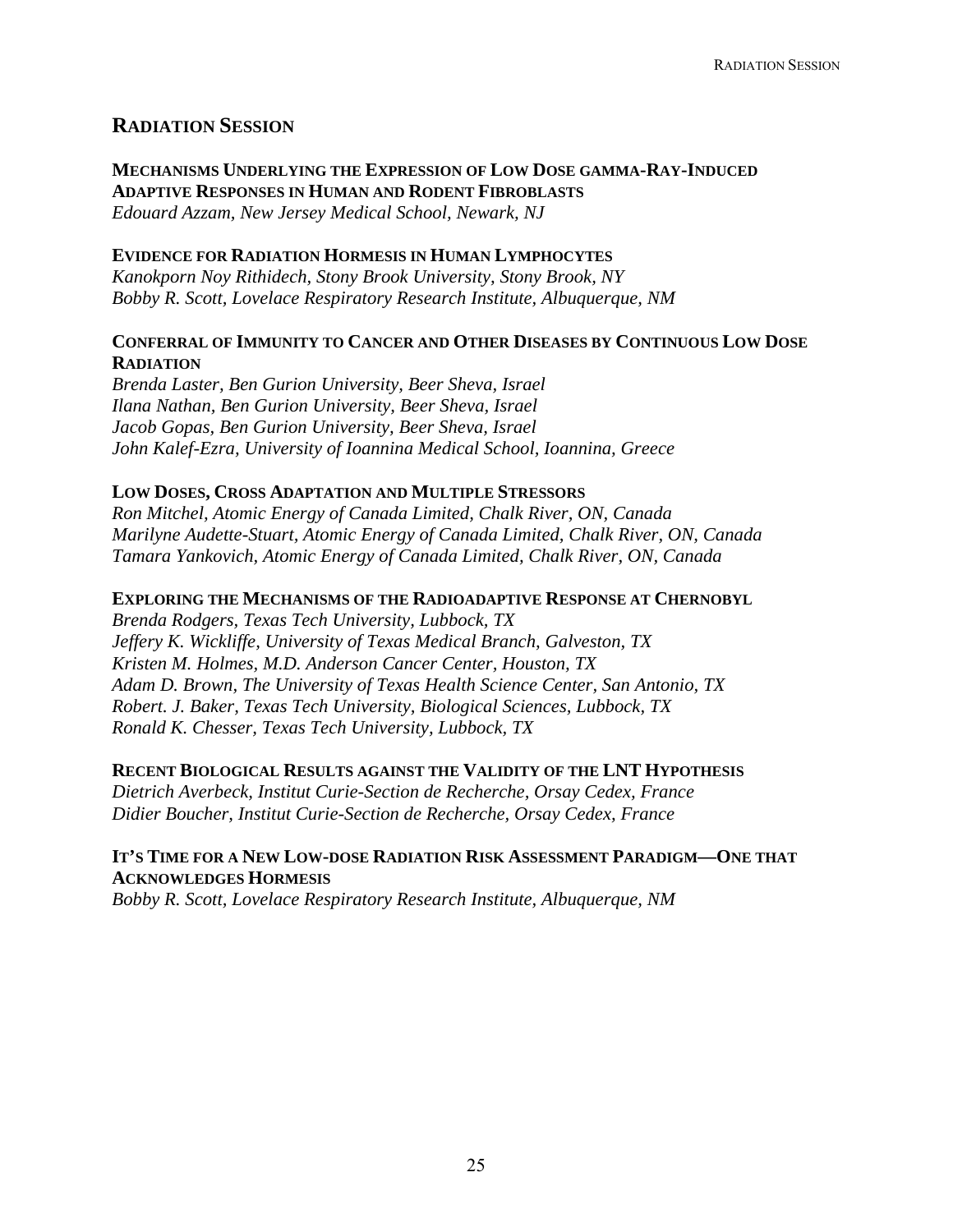#### **MECHANISMS UNDERLYING THE EXPRESSION OF LOW DOSE** γ**-RAY-INDUCED ADAPTIVE RESPONSES IN HUMAN AND RODENT FIBROBLASTS**

*Edouard I. Azzam, Department of Radiology, New Jersey Medical School, Newark, NJ, 07101, Tel: 973-972-5323, Fax: 973- 972-6474, Email: azzamei@umdnj.edu* 

Health risks to humans exposed to low dose ionizing radiation remain ambiguous, and are the subject of intense debate. The need to establish risk assessment standards based on mechanisms underlying low-level radiation effects has been recognized as critical to adequately protect people and to make the most effective use of national resources. To investigate low dose/low dose-rate effects, we used γ-irradiated normal human fibroblasts adapted to grow in threedimensional architecture that mimics cell growth *in vivo*. We determined cellular, molecular and biochemical changes in these cells. Exposure to doses  $\leq 0.1$  Gy over 48 h reduced the frequency of chromosomal damage to levels lower than background. The latter treatments also upregulated cellular content of the antioxidant glutathione, and protected against chromosomal damage induced by a subsequent challenge dose of γ-rays. The induced mitigating effects were transient and disappeared by 48 h. DNA repair, cell cycle checkpoints, and oxidative metabolism are involved in the induced responses.

Studies of mitochondrial protein import and membrane potential also showed that effects at low dose cannot be predicted from effects at high dose radiation. They argue that induced signaling events act to alter linearity of the dose-response.

The observations with human cells mirrored effects in mouse embryo fibroblasts. Contrary to the predictions of the linear-no-threshold (LNT) model, which foresees that any dose of radiation, no matter how small, increases cancer risk, chronic exposure to γ-ray doses from 0.001 to 0.1 Gy reduced the frequency of neoplastic transformation to levels below the spontaneous rate. Furthermore, exposure to these low doses protected against chromosomal damage and neoplastic transformation from a subsequent irradiation challenge.

Long-term effects on mitochondrial physiology, checkpoint regulation and senescence in progeny of irradiated cells will be presented. We suggest that biological responses together with biophysical considerations predict the outcome of cellular exposure to ionizing radiation.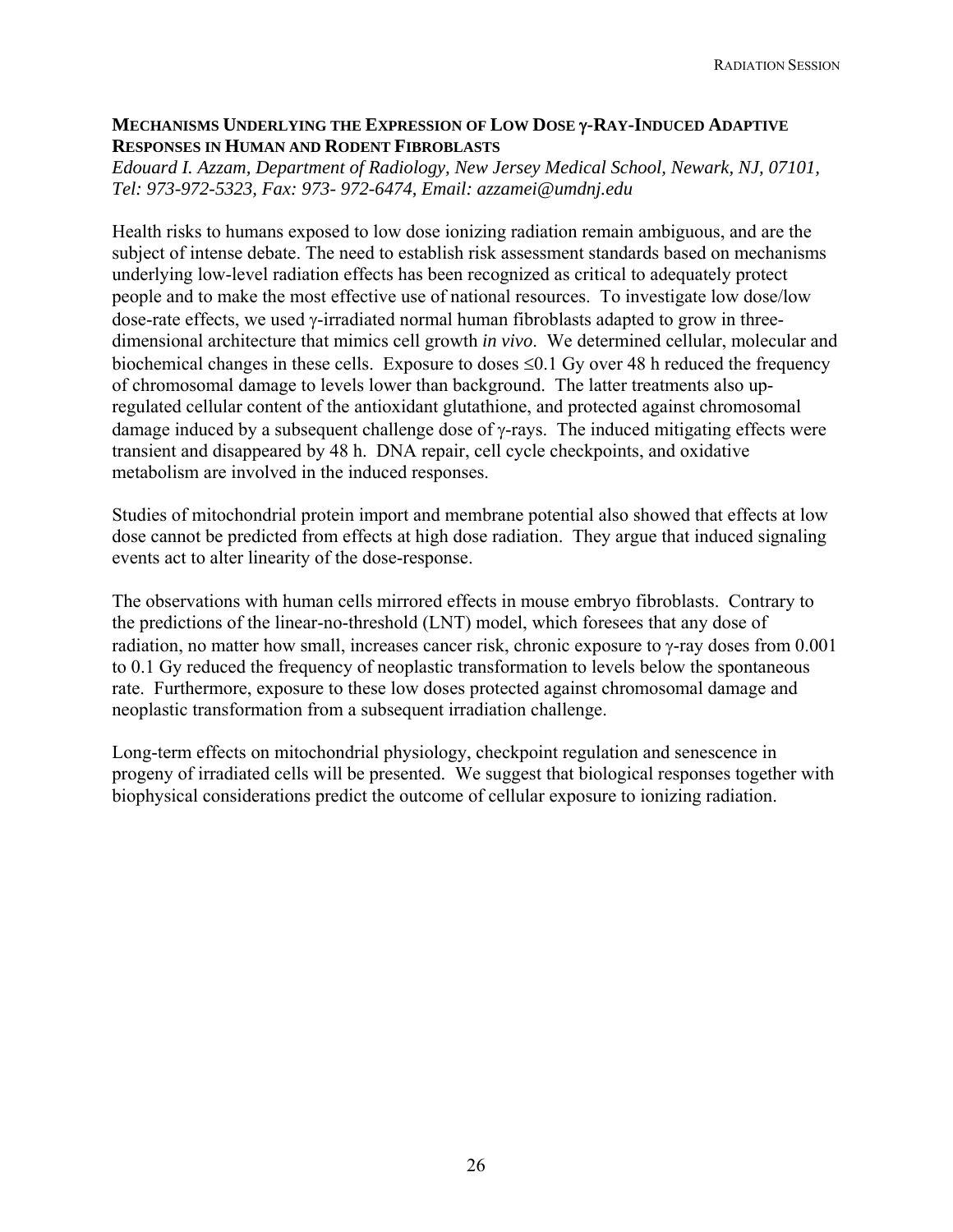#### **EVIDENCE FOR RADIATION HORMESIS IN HUMAN LYMPHOCYTES**

*Kanokporn Noy Rithidech, Pathology Department, Stony Brook University, Stony Brook, NY 11794-8691, Tel: 631-444-3446, Fax: 631-444-3424, Email: krithidceh@notes.cc.sunysb.edu Bobby R. Scott, Lovelace Respiratory Research Institute, Albuquerque, NM 87108, Tel: 505-348- 9470, Fax: 505-348-8567, Email:bscott@lrri.org* 

Our previous research has demonstrated that low doses of low-LET photon (X or gamma rays) or particulate radiation (protons) can induce protective effects that lead to hormetic dose-response curves for stochastic-radiobiological effects such as neoplastic transformation. For electromagnetic radiation sources, the dose range for suppressing the biological response below the spontaneous level depended on photon energy. Using micronucleus occurrence *in vitro*  among irradiated human lymphocytes as a biological marker for genomic damage to cells, we have further investigated the influence of photon energy on radiation hormesis. Experiments were carried out using three different photon sources (662-keV gamma rays, 70-kVp X-rays, and 250-kVp X-rays). The micronucleus hazard  $h_l$  [where  $h_l = -ln(1-p_l)$ ] was evaluated in each case, and used to develop dose-response relationships. Here  $p_l$  represents the proportion of surviving lymphocytes with one or more micronuclei. A hormetic dose-response curve was obtained for *h1* vs. dose for gamma rays but not 70-or 250-kVp X-rays. When only high-level damage  $[h_2 = -1]$  $ln(1-p_2)$ , where  $p_2$  is the proportion of surviving cells with 2 or more micronuclei] was evaluated, hormetic dose-response curves were revealed for 662-keV gamma rays and 70-kVp X-rays but not for 250-kVp X-rays. These results indicate that radiation hormesis occurrence depends strongly on photon radiation energy and on the nature of the biological damage assessed. Weak hormetic responses were revealed for micronucleus induction  $(h_1 \text{ and } h_2)$  in human lymphocytes irradiated *in vitro* by 1.5-MeV or 13.7-MeV but not for 0.22-, 0.44-, or 5.9-MeV neutrons. The occurrence or absence of neutron-induced hormesis may relate to characteristics of the induced gamma rays and recoil protons. Our results indicate that the occurrence or absence of radiation hormesis depends on photon and neutron energy and on the nature of the biological damage considered. We conclude that low doses of neutrons and ionizing photon radiation may in some cases lead to a reduction in risk of stochastic radiobiological effects rather than an increase.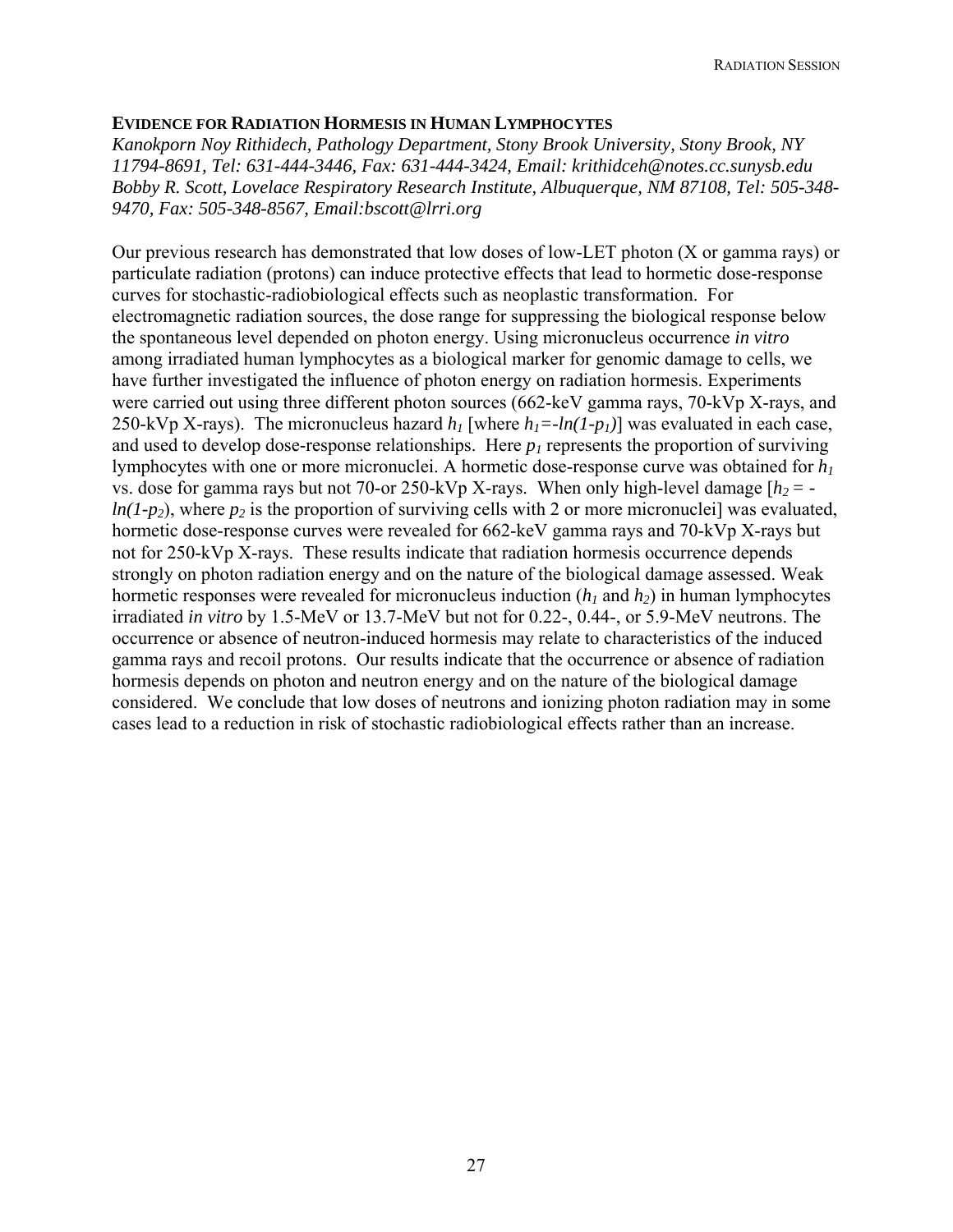#### **CONFERRAL OF IMMUNITY TO CANCER AND OTHER DISEASES BY CONTINUOUS LOW DOSE RADIATION**

*Brenda Laster, Ilana Nathan, Jacob Gopas, Ben Gurion University Center for Research in Countermeasures Against the Effects of Radiological, Chemical and Biological Terrorism, Ben Gurion University, Beer Sheva, 84105 Israel* 

*John Kalef-Ezra, Medical Physics Department, University of Ioannina Medical School, Ioannina 45445 Greece* 

We postulate a model in which a continuous low dose of ionizing radiation to the whole-body produces an amount of hydrogen peroxide  $(H_2O_2)$  capable of inducing an adaptive immune response. Radiation is known to produce reactive oxygen species (ROS), and their derivative,  $H<sub>2</sub>O<sub>2</sub>$ , during the radiolysis of water. Thus, radiation interaction with body water, the major component of living tissue, can produce  $H_2O_2$  in quantities that would be largely dependent upon the total radiation dose, dose rate, and area of exposure. It is also known that the responses of cells and tissues to various endogenously-administered concentrations of  $H_2O_2$  range from beneficial to harmful.  $H_2O_2$ , in low concentrations, has been shown to mimic the action of a ligand, and induce phosphorylation of the same proteins that are phosphorylated upon antigen stimulation, acting as a second messenger in lymphocyte activation<sup>1</sup>. These phosphorylated proteins are recognized by Toll-like receptors present on epidermal dendritic cells (the first to experience any changes in the  $H_2O_2$  concentration). The receptor initiates a signaling pathway that causes the migration of the dendritic cells to the lymph nodes and results in an innate immune response that further instructs for the more specific adaptive immune response. Because the model envisions a system that is strongly  $H_2O_2$  concentration-dependent, the critical constraints for the conferral of immunity are the total radiation dose to the whole body, and the rate at which it is delivered. We contend that the delivery of continuous low dose rate radiation to the entire body will induce memory in T and B cells and confer immunity to subsequent higher doses. Significantly, because the innate response is less specific than the adaptive, the initial stimulation by continuous low dose radiation might confer a generalized immunity to the early stages of cancer and other diseases. We acknowledge the Jerry Cohen Foundation, and particularly Jerry Cohen, for his assistance in advancing this hypothesis.

*"Sometimes scientific progress is not based on a discovery or the generation of new data but on a change of viewpoint that allows one to see a set of already existing data in a new light." Reth*

<sup>1</sup>Michael Reth. Hydrogen peroxide as second messenger in lymphocyte activation. Nature Immunology (2002) 3:1129 – 1134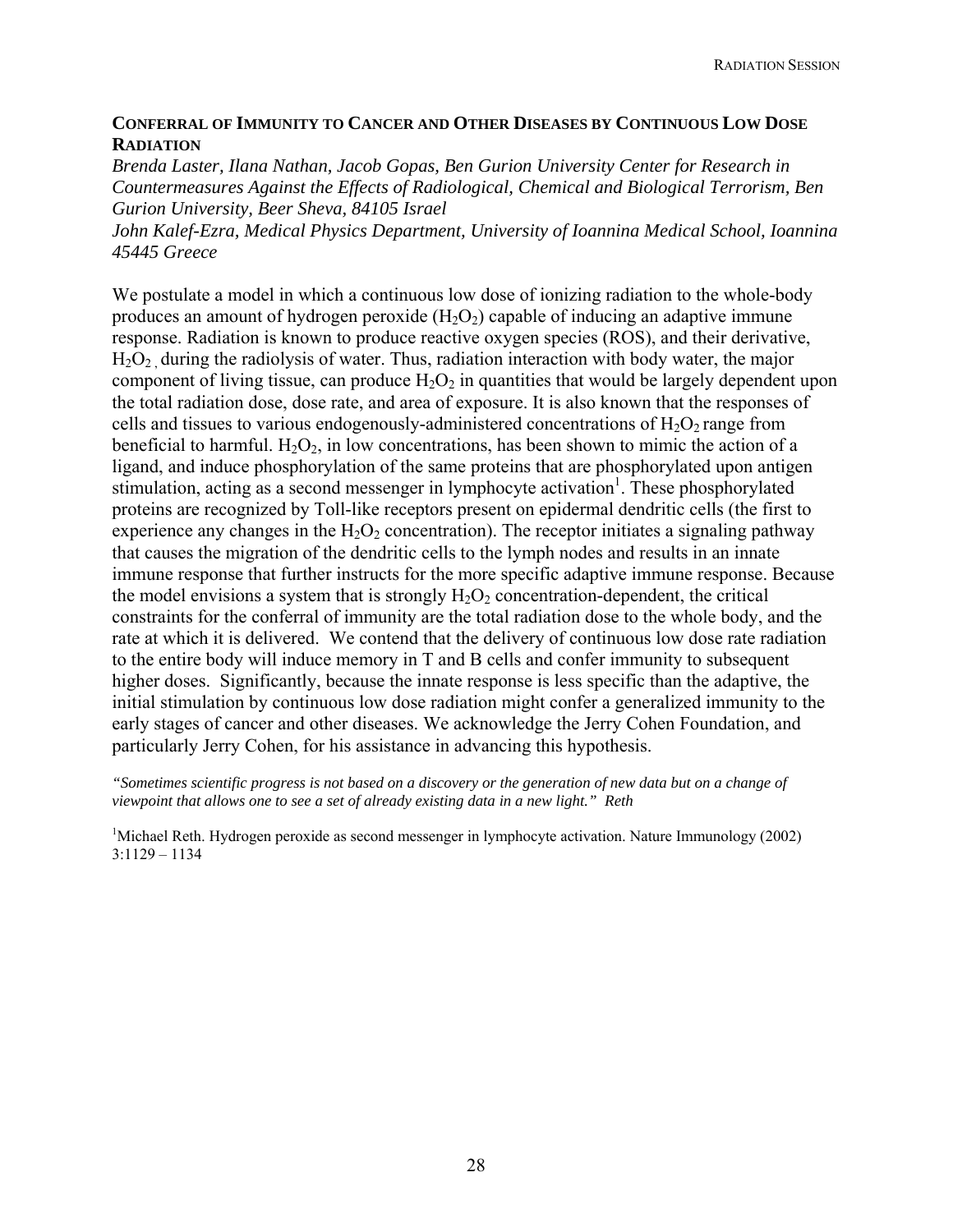#### **LOW DOSES, CROSS ADAPTION AND MULTIPLE STRESSORS**

*Ron Mitchel, Atomic Energy of Canada Limited, Radiation Biology and Health Physics Branch, Chalk River Laboratories, Chalk River, ON, Canada, K0J 1J0, Tel: 613-584-8811 Ex 4721, Fax: 613-584-8217, Email: mitchelr@aecl.ca* 

*Marilyne Audette-Stuart, Atomic Energy of Canada Limited, Environmental Technologies Branch, Chalk River Laboratories, Chalk River, ON, Canada, K0J 1J0, Tel: 613-584-8811 Ex 4068, Fax: 613-584-1221, Email: [stuartm@aecl.ca](mailto:stuartm@aecl.ca)*

*Tamara Yankovich, Atomic Energy of Canada Limited, Environmental Technologies Branch, Chalk River Laboratories, Chalk River, ON, Canada, K0J 1J0, Tel: 613-584-8811 Ex 4732, Fax: 613-584-1221, Email: yankovicht@aecl.ca* 

Exposure to mild thermal, chemical or radiological stress has been shown to induce an adaptive response in virtually every type of cell and organism that has been examined. This adaptive response protects the cells and organisms from the effects of a more severe stress.

However, environmental stress outside of the laboratory commonly involves multiple stressors, either simultaneously or sequentially. We have examined the ability of organisms to adapt and develop resistance to one stressor after low dose exposure to the same or different stressors. We have now also examined adaptation after low dose exposure to two or three different stressors. We have observed a general ability for an exposure to one stressor to initiate an adaptive response against the same or different stressor. However, an exposure to two or more different adapting stresses may result in excess stress, such that no adaptive response occurs and the cells are not protected against a subsequent higher stress.

These data show that the adaptive response is a general response to stress, and that cross adaption to a variety of stressors will occur. However, because it is a general response to stress, low dose exposure to multiple stressors may result in a cumulative effect that is outside the range at which the cells can initiate an adaptive response.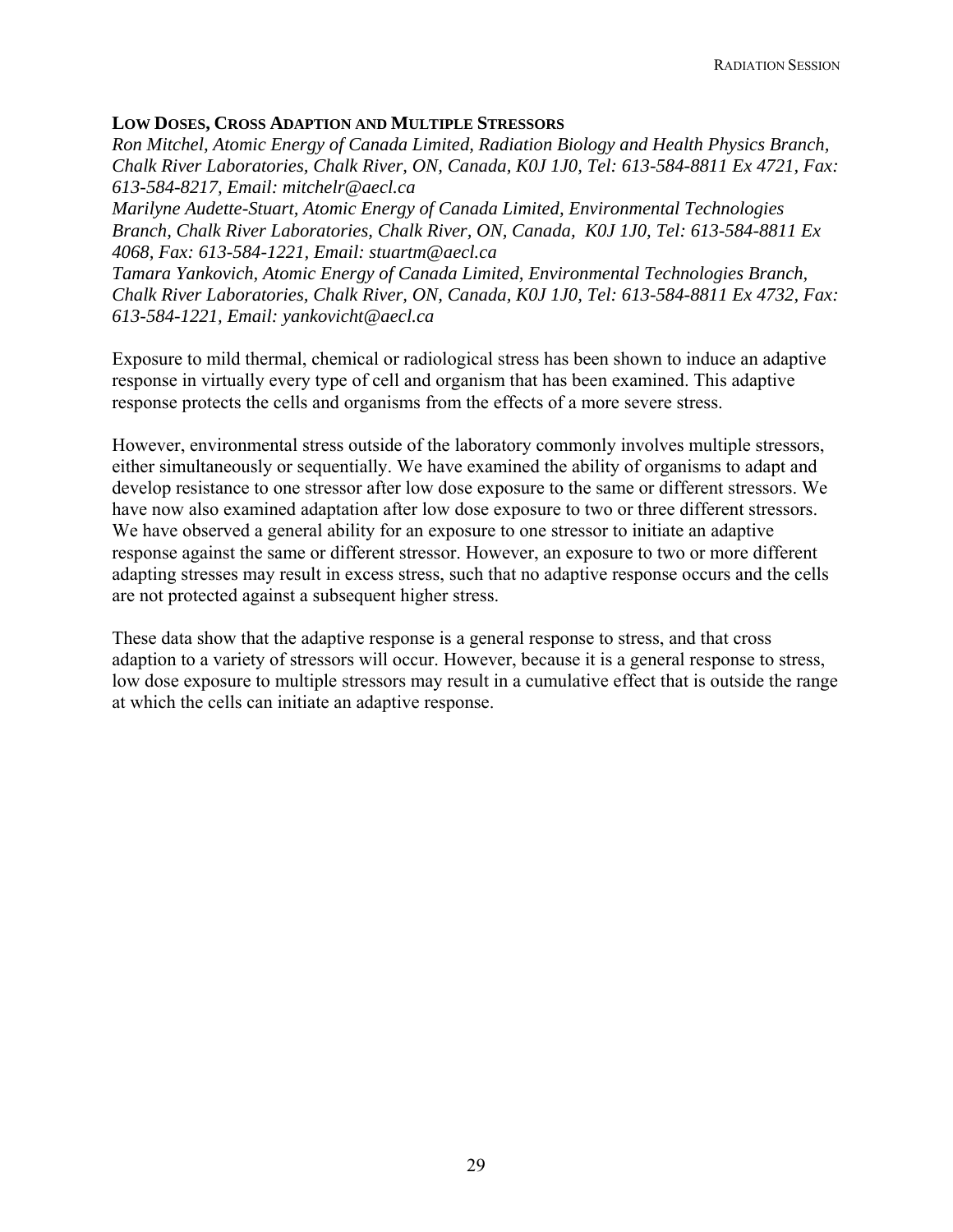#### **EXPLORING THE MECHANISMS OF THE RADIOADAPTIVE RESPONSE AT CHERNOBYL**

*Brenda E. Rodgers, Texas Tech University, Center for Environmental Radiation Studies, Lubbock, TX, 79409-3131, Tel: 806-742-3232, Fax: 806-742-2963, Email: brenda.rodgers@ttu.edu* 

*Jeffery K. Wickliffe, University of Texas Medical Branch, Division of Environmental Toxicology, Department of Preventive Medicine and Community Health, Galveston, TX 77555-1110, Tel: 409-772-9114, Fax: 409-772-9108, Email: jkwickli@utmb.edu* 

*Kristen M. Holmes, M.D. Anderson Cancer Center, [Houston](http://www.houstonet.com/), TX 77030 Tel: 713-745-1103, Fax 713-792-5549, Email: [kristen.M.Holmes@uth.tmc.edu](mailto:kristen.M.Holmes@uth.tmc.edu) Adam D. Brown, The University of Texas Health Science Center, Children's Cancer Research Institute, San Antonio, TX 78229-3900, Tel: 210-562-9106, Fax: 210-562-9014, Email: [browna4@uthscsa.edu](mailto:browna4@uthscsa.edu)*

*Robert. J. Baker, Texas Tech University, Biological Sciences, Lubbock, TX, 79409-3131, Tel: 806-742-2702, Fax: 806-742-2963, Email: robert.baker@ttu.edu Ronald K. Chesser, Texas Tech University, Center for Environmental Radiation Studies, Lubbock, TX, 79409-3131, Tel: 806-742-1737, Fax: 806-742-2963, Email: ron.chesser@ttu.edu* 

The genetic consequences resulting from environmental exposure to ionizing radiation have a significant impact on both radiation regulatory policies and the comprehension of the human health risks associated with radiation exposure. The Chernobyl environment is composed of low-LET, low dose-rate ionizing radiation (IR), primarily  $\gamma$  radiation from <sup>137</sup>Cs and <sup>90</sup>Sr and is unique as a natural laboratory in which environmental exposures to IR can be assessed. Previous studies conducted by our research team in Chernobyl, utilizing a variety of endpoints, have demonstrated no increase in mutagenesis in either native species or inbred strains of laboratory mice experimentally exposed to the Chernobyl environment. Rather than deleterious effects from exposure, a radioadaptive, or protective response has been documented in all cases. The lack of detectable mutations is likely the result of physiological alterations that mitigate the deleterious effects of ionizing radiation. To gain insight into the mechanism of the radioadaptive response, additional experiments were conducted examining transcriptional responses in genes thought to play a role in radioadaptation. Transcriptomics (quantification of mRNA levels) using oligonucleotide genearrays encompassing virtually the entire mouse genome was employed to provide the broadest possible view of potential responses. Genes expected to respond to insult from IR with altered transcription levels include those crucial to oxidative stress, DNA repair, cell cycle regulation, oxygen radical scavenging and apoptosis pathways. Ingenuity Pathway Analysis ® ver 4.0 was employed to assess relationships between genomic networks and to determine involvement in the cellular processes in question. Only a single DNA repair gene was differentially expressed in irradiated animals versus controls. No genes known to directly interact with primary DNA repair proteins exhibited altered levels of transcription. Altered transcription levels were observed in a significant portion of the machinery of the apoptosis pathway.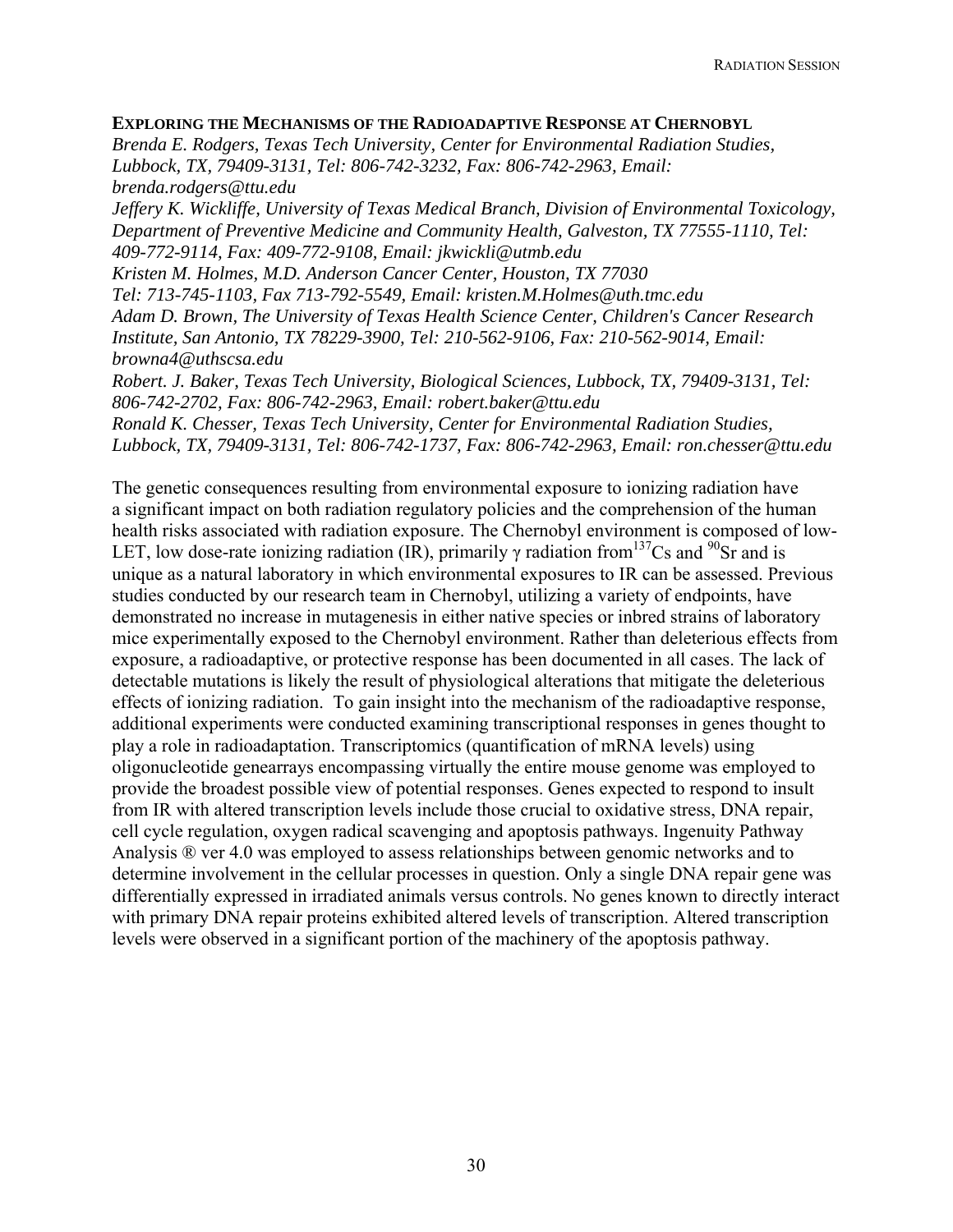#### **RECENT BIOLOGICAL RESULTS AGAINST THE VALIDITY OF THE LNT HYPOTHESIS**

*Dietrich Averbeck, Institut Curie-Section de Recherche, UMR2027 CNRS/IC, LCR n°28 CEA, Bât. 110, Centre Universitaire, F-91405 ORSAY Cedex, France, Tel: 0033 169867188, Email: dietrich.averbeck@curie.u-psud.fr* 

*Didier Boucher, Institut Curie-Section de Recherche, UMR2027 CNRS/IC, LCR n°28 CEA, Bât. 110, Centre Universitaire, F-91405 ORSAY Cedex, France, Tel: 0033 169867134, Email: didier.boucher@curie.u-psud.fr* 

The linear non-threshold (LNT) hypothesis implies that cells, tissues and organisms respond to ionizing radiation (IR) by expression of radiation damage linearly with dose. Similarly, IRinduced long term risks from the induction of mutation and cancer are thought to be linearly linked to radiation dose favouring extrapolations from high to low dose effects. Recently, this concept has been challenged by new radiobiological data based on molecular analysis of cellular and tissue responses. For statistical reasons, epidemiological studies were found not sensitive enough to deal wth human risk estimations at very low exposure levels. An important breakthrough came from fundamental studies on the mechanisms of low dose and low dose-rate effects of IR at the level of cells, tissues and organism. Cells possess a remarquable capacity to react to internal and external stresses. Molecular analyses brought to light potent defence systems which assure the maintenance of genetic stability and cellular functions especially at low IR exposure levels. At very low doses (1 mGy) IR-damaged cells are apparently eliminated from the cell population, whereas at slightly higher doses (5 mGy) DNA repair is activated, and at higher doses DNA repair or apoptosis occur. Furthermore, at low doses and dose rates the activation of antioxidant defenses, induction of genes and DNA damage signalling clearly differs from that observed at high doses and dose rates. As indicaed by the report of the French Academies these findings directly concern cell survival, mutagenesis and radiocarcinogenesis and contradict the overall validity of the LNT hypothesis. In addition, phenomena such as low dose hypersensitivity, genomic instability, adaptive response, bystander effects specifically modulate responses to low IR –exposure.